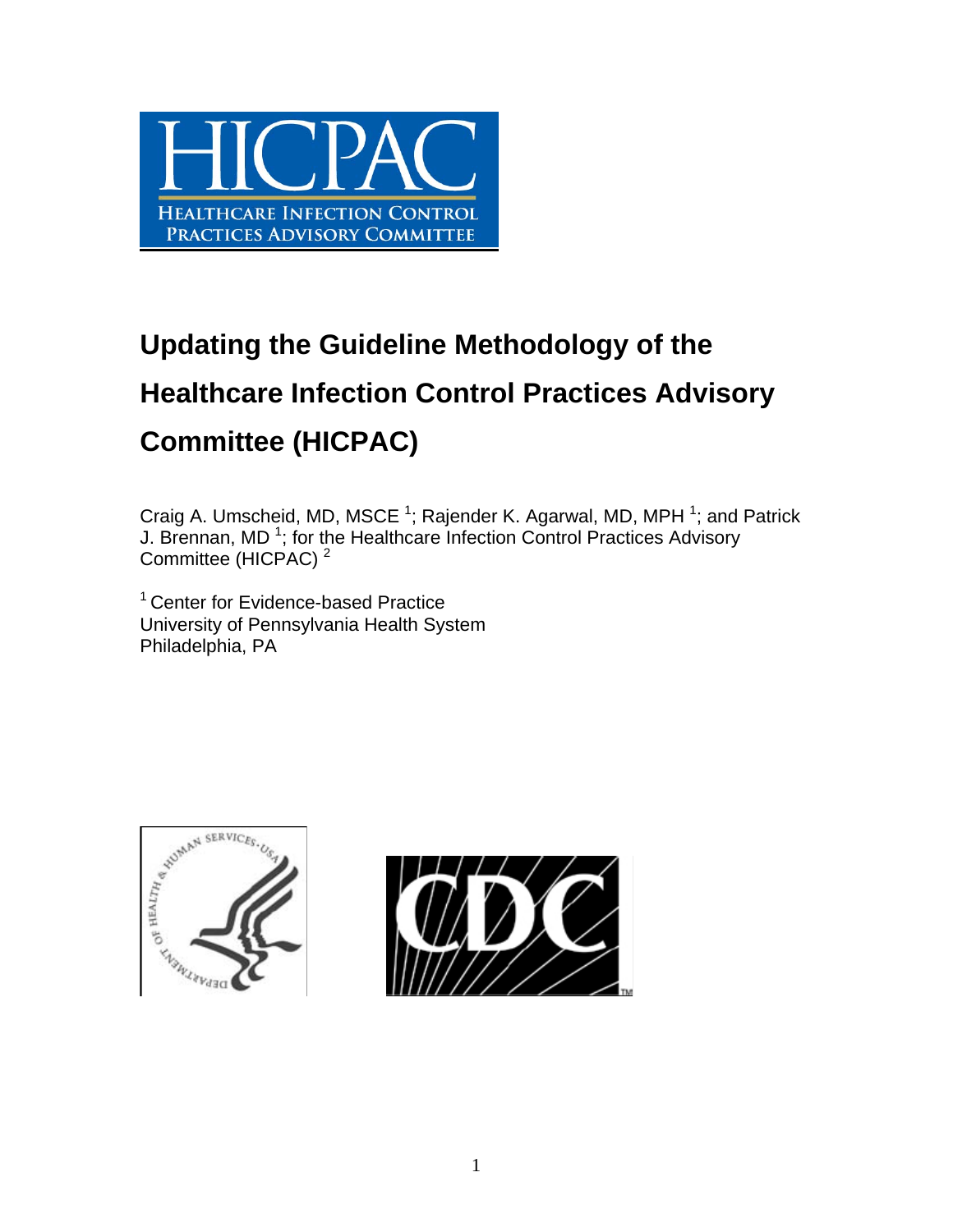# **2 Healthcare Infection Control Practices Advisory Committee (HICPAC)**

#### **Chair**

BRENNAN, Patrick J., MD Chief Medical Officer Division of Infectious Diseases University of Pennsylvania Health System

#### **Executive Secretary**

BELL, Michael R., MD Associate Director for Infection Control Division of Healthcare Quality Promotion National Center for Infectious Diseases Centers for Disease Control and Prevention

#### **Members**

BURNS, Lillian A., MPH Infection Control Coordinator Infectious Diseases Department, Greenwich **Hospital** 

ELWARD, Alexis, MD, MPH Medical Director of Infection Control Assistant Professor, Pediatric Infectious Diseases Washington University School of Medicine

ENGEL, Jeffrey, MD Chief, Epidemiology Section, North Carolina Division of Public Health North Carolina State Epidemiologist

LUNDSTROM, Tammy, MD, JD Chief Medical Officer Providence Hospital

GORDON, Steven M., MD Chairman, Department of Infectious Diseases Hospital Epidemiologist Cleveland Clinic Foundation

MCCARTER, Yvette S., PhD Director, Clinical Microbiology Laboratory Department of Pathology

University of Florida Health Science Center-Jacksonville

MURPHY, Denise M., MPH, RN, CIC Vice President, Safety and Quality Barnes-Jewish Hospital at Washington University Medical Center

OLMSTED, Russell N., MPH Epidemiologist Infection Control Services St. Joseph Mercy Health System

PEGUES, David Alexander, MD Professor of Medicine, Hospital Epidemiologist David Geffen School of Medicine at UCLA

RAMSEY, Keith M., MD Professor of Medicine Medical Director of Infection Control Pitt County Memorial

SINGH, Nalini, MD, MPH Professor of Pediatrics Epidemiology and International Health George Washington University Children's National Medical Center

SOULE, Barbara M., RN, MPA, CIC Practice Leader Infection Prevention Services Joint Commission Resources/Joint Commission International

SCHECTER, William, P., MD Department of Surgery, Ward 3A 17 San Francisco General Hospital

STEVENSON, Kurt Brown, MD, MPH Division of Infectious Diseases Department of Internal Medicine The Ohio State University Medical Center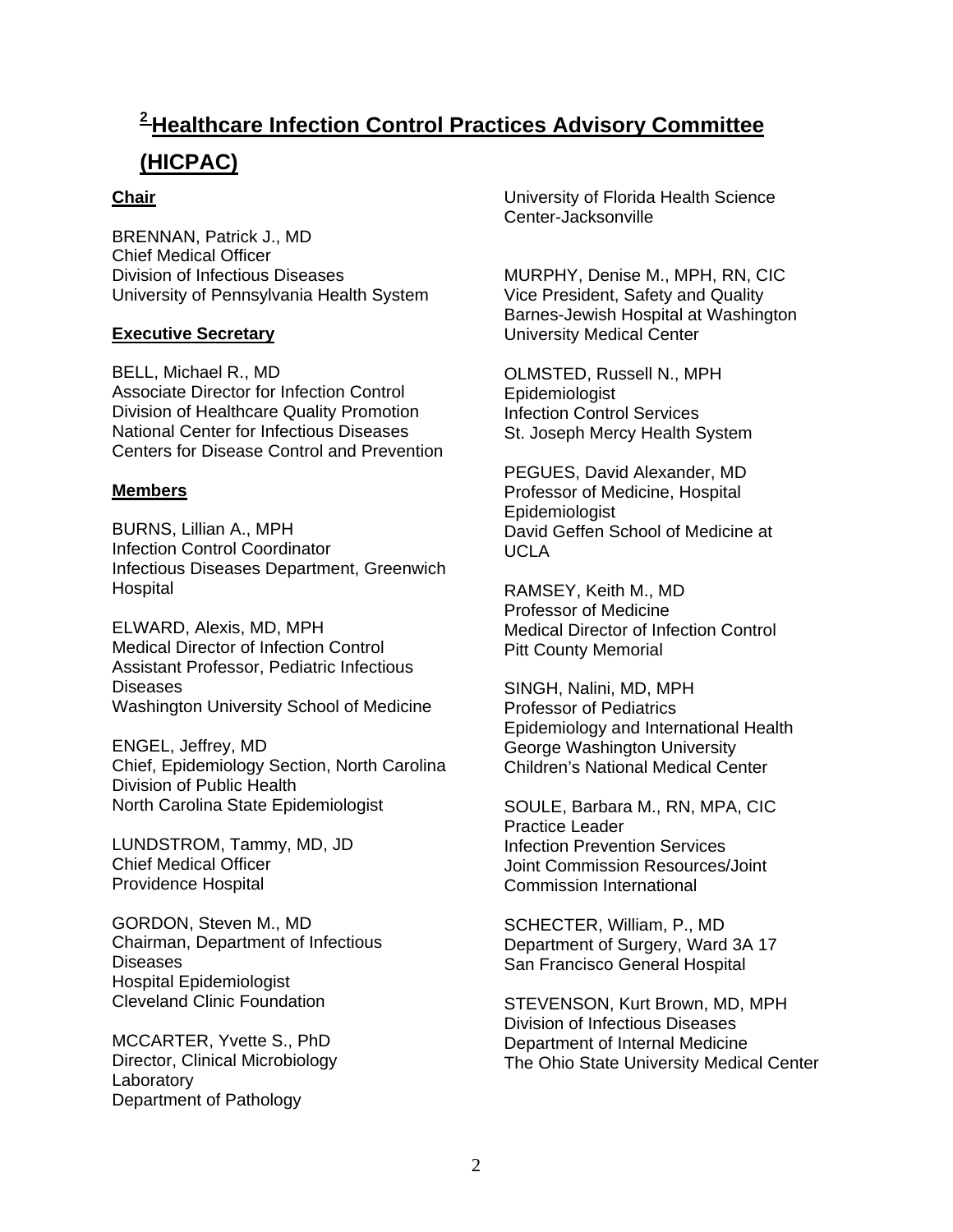#### **Ex-officio Members**

Agency for Healthcare Research and Quality BAINE, William B., MD Senior Medical Advisor Center for Outcomes and Evidence Agency for Healthcare Research and Quality

Center for Medicare & Medicaid Services MILLER, Jeannie RN, MPH Deputy Director, Office of Clinical Standards and Quality/ Clinical Standards **Group** 

National Institute of Health HENDERSON, David, MD Deputy Director for Clinical Care National Institute of Health

Health Resources and Services Administration JAY, Lorine J., MPH, RN, CPHQ Regional Coordinator

Food and Drug Administration MURPHEY, Sheila A., MD Branch Chief, Infection Control Devices Branch Division of Anesthesiology, General Hospital Infection Control and Dental Devices Center for Devices and Radiology Health Food and Drug Administration

Department of Veterans Affairs ROSELLE, Gary A., MD National Program Director, Infectious Diseases VA Central Office Cincinnati VA Medical Center

#### **Liaisons**

**Association of Professionals of Infection** Control and Epidemiology, Inc. BJERKE, Nancy BSN, RN, MPH, CIC Infection Control Consultant Infection Control Associates

American Health Care Association FITZLER, Sandra L., RN Senior Director of Clinical Services American Health Care Association

American College of Occupational and Environmental Medicine RUSSI, Mark, MD, MPH American College of Occupational and Environmental Medicine

Advisory Council for the Elimination of Tuberculosis STRICOF, Rachel L., MPH New York State Department of Health

**American Hospital Association** SCHULMAN, Roslyne, MHA, MBA Senior Associate Director, Policy **Development** 

Society for Healthcare Epidemiology of America MARAGAKIS, Lisa, MD Assistant Professor of Medicine Johns Hopkins Medical Institutions

#### Joint Commission on Accreditation of

Healthcare Organizations WISE, Robert A., MD Division of Standards & Survey Methods Joint Commission on Accreditation of Healthcare Organizations

#### Consumers Union

MCGIFFERT, Lisa Senior Policy Analyst on Health Issues, Project Director Stop Hospital Infections Organization

Council of State and Territorial **Epidemiologists** KAINER, Marion MD, MPH Medical Epidemiologist/Infections Diseases Physician Director, Hospital Infections and Antimicrobial Resistance Program, Tennessee Department of Health

Association of periOperative Registered Nurses BLANCHARD, Joan C., RN, BSN, MSS, CNOR, CIC Association of periOperative Registered Nurses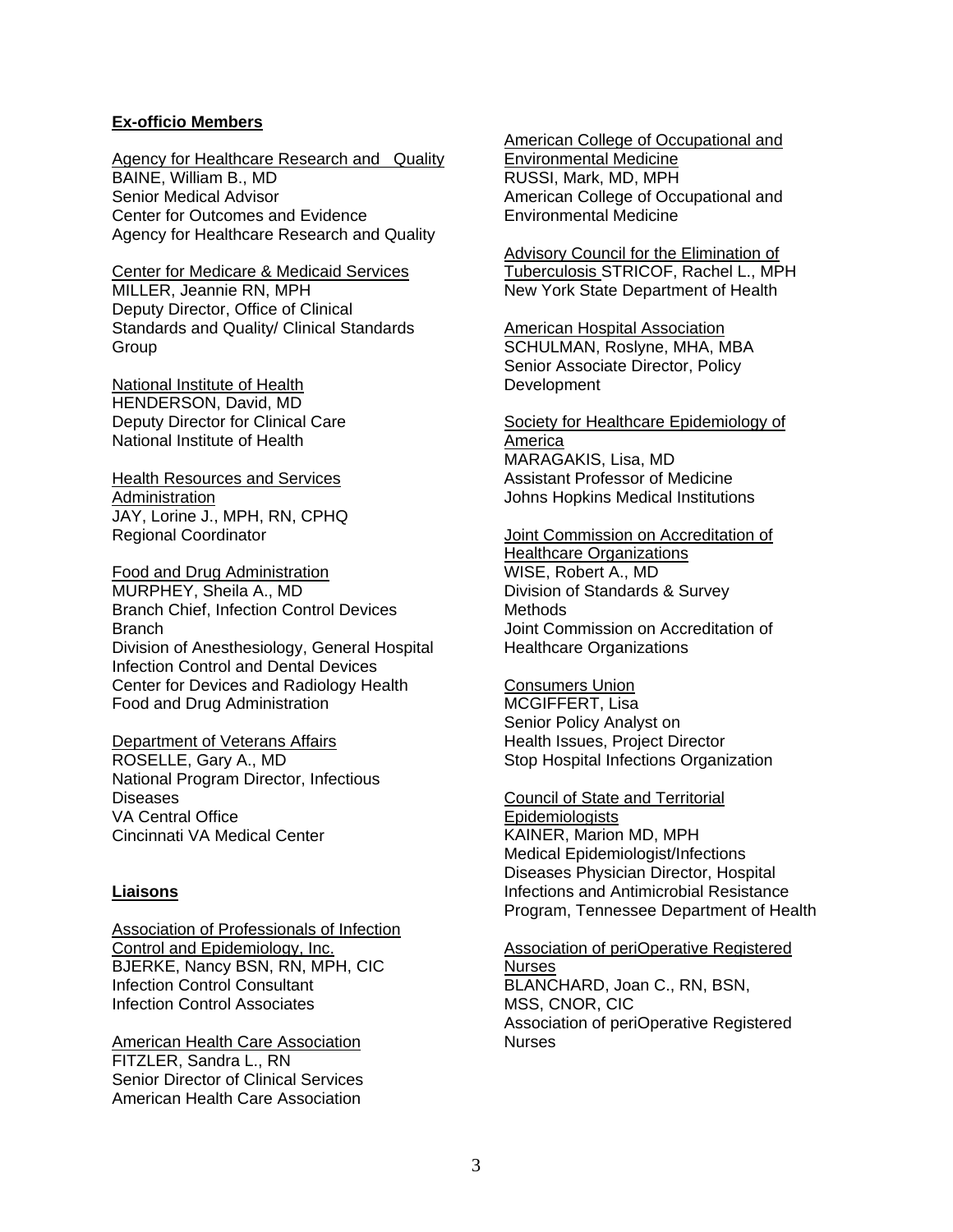#### **Acknowledgement**

The Healthcare Infection Control Practices Advisory Committee acknowledges the following individuals for their critical input in the methodology update: Carolyn V. Gould, MD, MSCR; David A. Pegues, MD; Taranisa MacCannell, MSc, PhD; Ingi Lee, MD, MSCE; Kurt B. Stevenson, MD, MPH; Gretchen Kuntz, MSW, MSLIS; Michael R. Bell, MD.

#### **Disclosure of Financial Interests and Relationships**

The authors C.A.U., R.K.A., and P.J.B report no actual or potential conflicts of interest. C.A.U. and R.K.A. received funding from the CDC to support the guideline development process.

#### **Disclaimer**

The findings and conclusions in this report are those of the authors and do not necessarily represent the official position of the Centers for Disease Control and Prevention.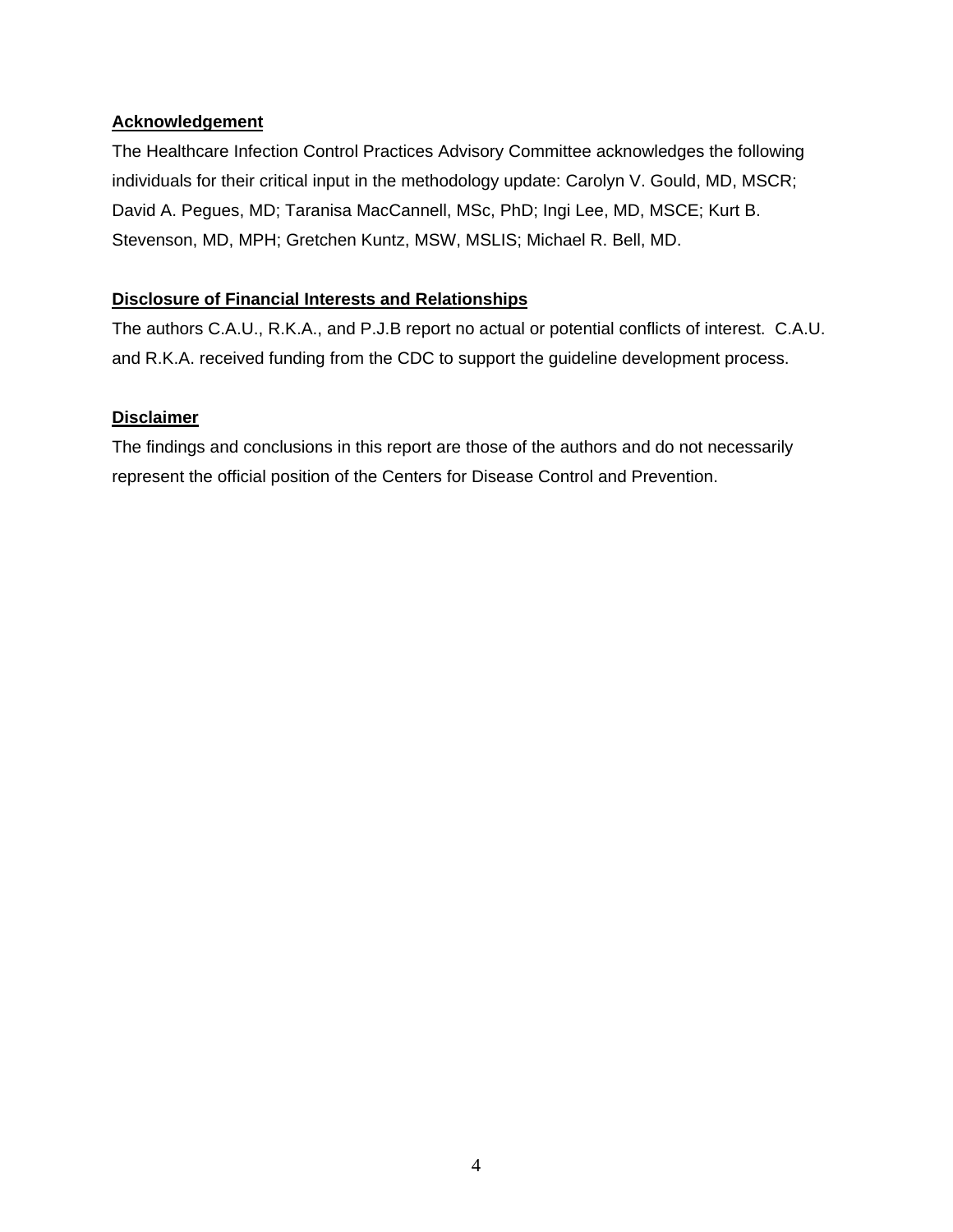#### **Background**

The Healthcare Infection Control Practices Advisory Committee (HICPAC) is a federal advisory committee made up of 14 external infection control and public health experts who provide guidance to the Centers for Disease Control and Prevention (CDC) and the Secretary of the Department of Health and Human Services (DHHS) regarding the practice of healthcare infection prevention and control, strategies for surveillance, and prevention and control of healthcare associated infections (HAIs) in United States healthcare facilities. As such, one of the primary functions of the committee is to issue recommendations for preventing and controlling HAIs in the form of guidelines and less formal communications.<sup>1, 2</sup> Currently, HICPAC quidance documents are available on its website for download  $^1$ , and a number of additional documents have been published since HICPAC's inception, most commonly in *Morbidity and Mortality Weekly Report (MMWR), Infection Control and Hospital Epidemiology (ICHE),* and the *American Journal of Infection Control (AJIC)*.

The strength of the HICPAC guidance documents stem from their process of development as well as their content and organization. HICPAC's processes were set in motion at the time of its creation by the Secretary of DHHS in 1991. The committee was organized at the request of CDC to provide a setting for guideline development that was free from political or financial influence and that enabled multidisciplinary and public input. Members are recommended by CDC and appointed by the Secretary of DHHS from experts in the fields of infectious diseases, healthcare associated infections, nursing, surgery, epidemiology, public health, health outcomes and related areas of expertise. In fact, the Federal Advisory Committee Act mandates that membership include individuals with a variety of interests, backgrounds and expertise. All HICPAC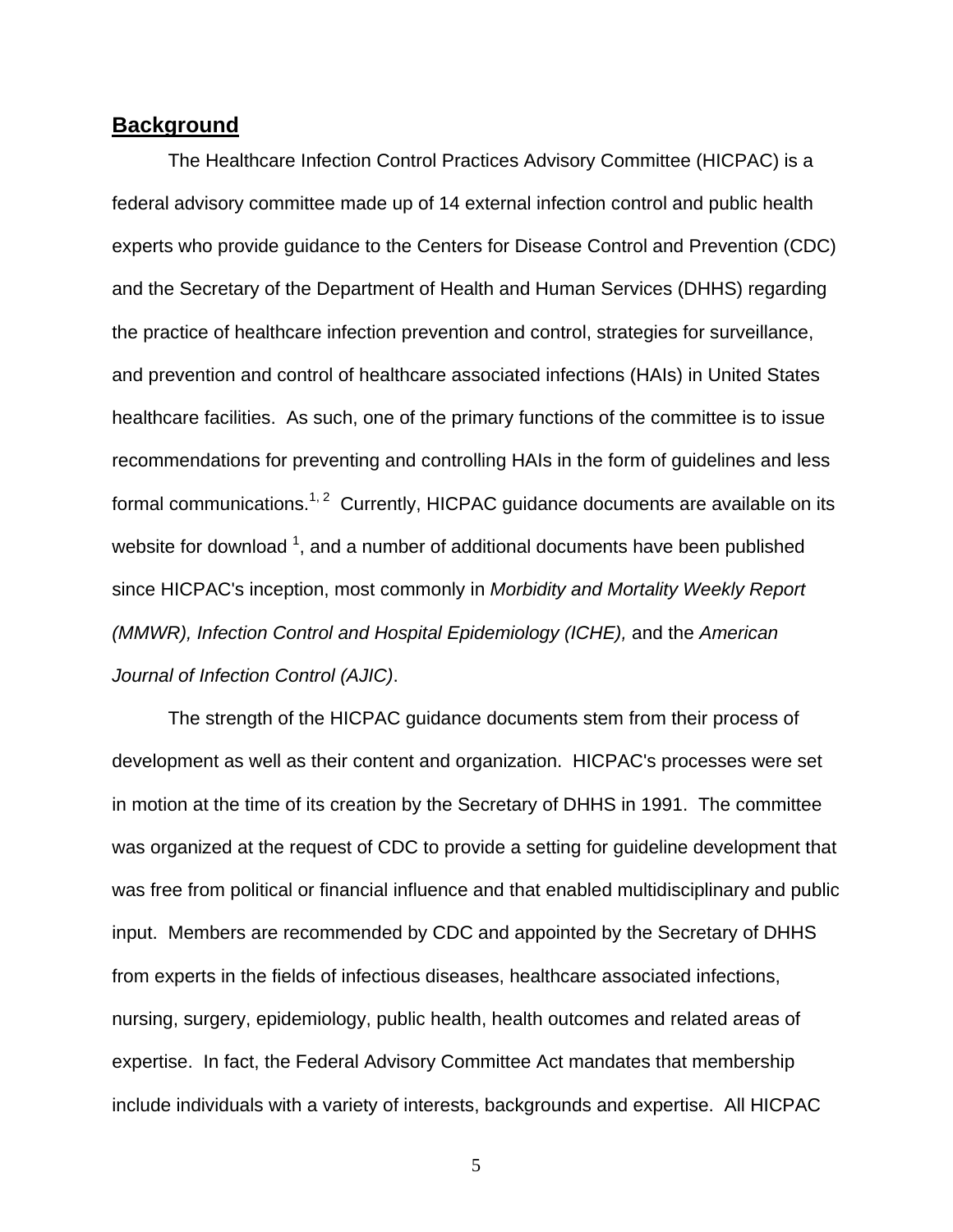members are required to regularly disclose potential conflicts of interest. The committee also has ex officio members like the Agency for Healthcare Research and Quality as well as liaisons from professional organizations like the Association for Professionals in Infection Control and Epidemiology Inc., and the Society for Healthcare Epidemiology of America. Other such non-voting representatives are included as the Secretary deems necessary to carry out the functions of the Committee effectively. Since the creation of HICPAC, guidelines have been drafted by CDC in collaboration with outside experts, reviewed and revised within HICPAC, and published in the Federal Register for public comment before final publication.<sup>1-3</sup>

The content and organization of HICPAC's guidance documents include: 1) a thorough yet concise review of the guideline topic and 2) a recommendations section which communicates strength of recommendations as well as supporting evidence grades. This structure has enabled the committee to differentiate those practices for which the available scientific evidence provides strong support or rejection (Category I) from those practices where there is only suggestive or less definitive evidence (Category II). The grading of the evidence behind the recommendation has also allowed the committee to differentiate strong recommendations with a firm scientific foundation (Category IA) from strong recommendations with a weaker scientific foundation (Category IB). The more recent introduction of Category IC recommendations has enabled a further distinction of strong recommendations mandated by federal and/or state statutes, regulations or standards.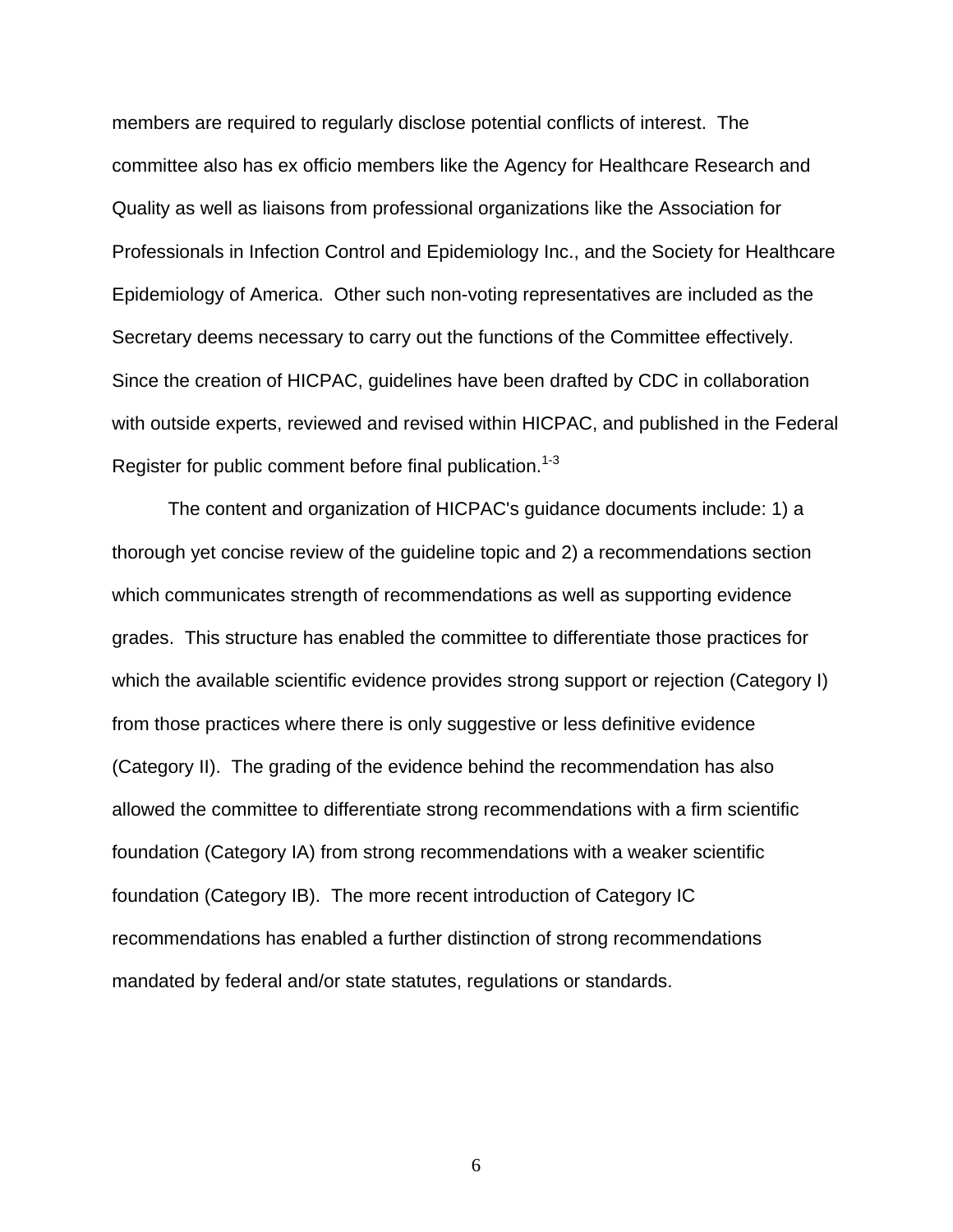The value of HICPAC documents is reflected in their use by individual infection preventionists and healthcare epidemiologists  $4$ , as well as national societies committed to infection prevention and control<sup>5</sup>. In addition, the value of HICPAC documents is reflected in a growing body of evidence suggesting they enhance the quality and safety of patient care  $6-10$ . For example, Manangan and others demonstrated an association between a high level of awareness and adoption of HICPAC recommendations with a decrease in the incidence of ventilator-associated pneumonia (VAP) among 188 hospitals.10 Likewise, almost 90% of direct care providers were aware of recommendations in CDC's Hand Hygiene Guideline, and increased adherence with these recommendations correlated with a lower incidence of central line-associated bloodstream infections (CLABSI).<sup>7</sup> Several other recent investigations have provided indirect evidence that HICPAC recommendations applied in "bundles" can result in significant reductions in the incidence of CLABSI. $6, 8, 9$ 

### **Strengthening HICPAC Guidelines to Address Emerging Needs**

Despite the strengths of HICPAC's guidance documents and the processes used in their development, a number of recent advances in guideline development and implementation have emerged that offer HICPAC an opportunity to further strengthen the validity and impact of their guidelines. Many of these advances have been integrated into the guideline development processes of societies on the forefront of guideline development, providing HICPAC with excellent models for updating its guideline methodology.11-16 Advances in guideline development and implementation have also been promoted by authors, committees, and organizations focused on improving the validity and usability of quidelines.<sup>17-21</sup>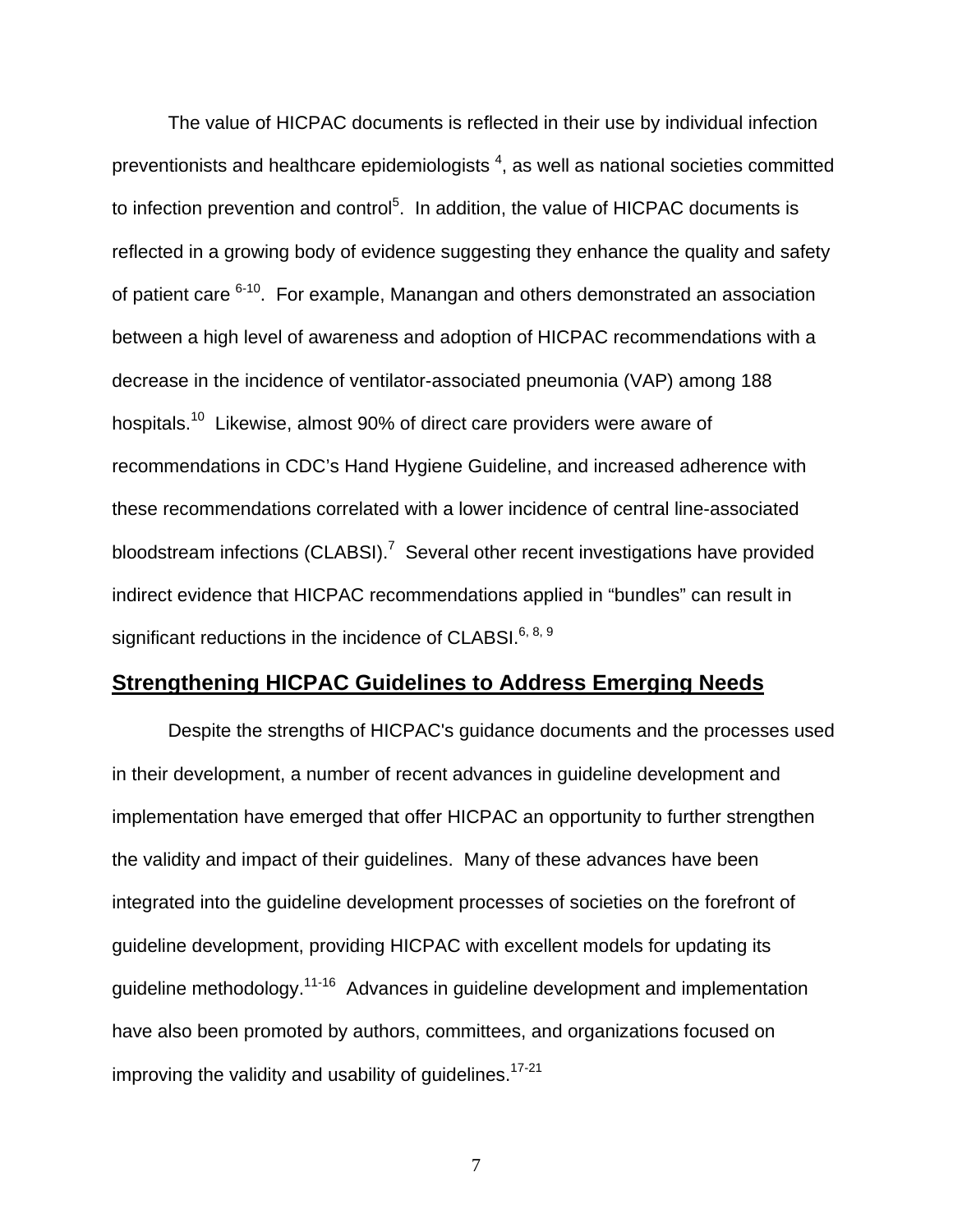Importantly, these advances also allow HICPAC to address emerging challenges in guideline development in the area of infection prevention and control. Such challenges include: 1) an immense and rapidly growing evidence base that makes it more important than ever to utilize strategies that allow one to efficiently locate and use the most valid and clinically relevant studies available; 2) emerging infections for which infection preventionists require guidance yet for which there is little evidence on which to base recommendations; 3) increasing attention to infection prevention and control by surveyors, regulatory agencies, government and commercial payors in the United States and abroad, making the need for rigorous evidence-based guidelines more pressing  $22, 23$ ; and 4) escalating quantity of guidelines available to guide care on any given topic, which makes clear communication, recommendation bundles, and implementation plans key to any guideline's success  $24, 25$ . In addition, the threats of commercial and political bias are as important now as they were at the time HICPAC was created, particularly with the potential financial benefits to industry of guideline endorsements<sup>21, 26</sup>, and the challenge that payors and healthcare facilities have to improve the value of their healthcare dollar.

Given these challenges, the needs of HICPAC are clear. The committee must: 1) create the processes necessary to rapidly develop and update guidelines to allow an appropriate response to emerging needs and new scientific evidence; 2) address the key clinical questions of infection preventionists and providers in a targeted way; 3) use the best available evidence to answer those questions efficiently; 4) provide transparent recommendations without bias; and 5) prioritize recommendations for implementation. This document provides an update on the methods used by HICPAC to address these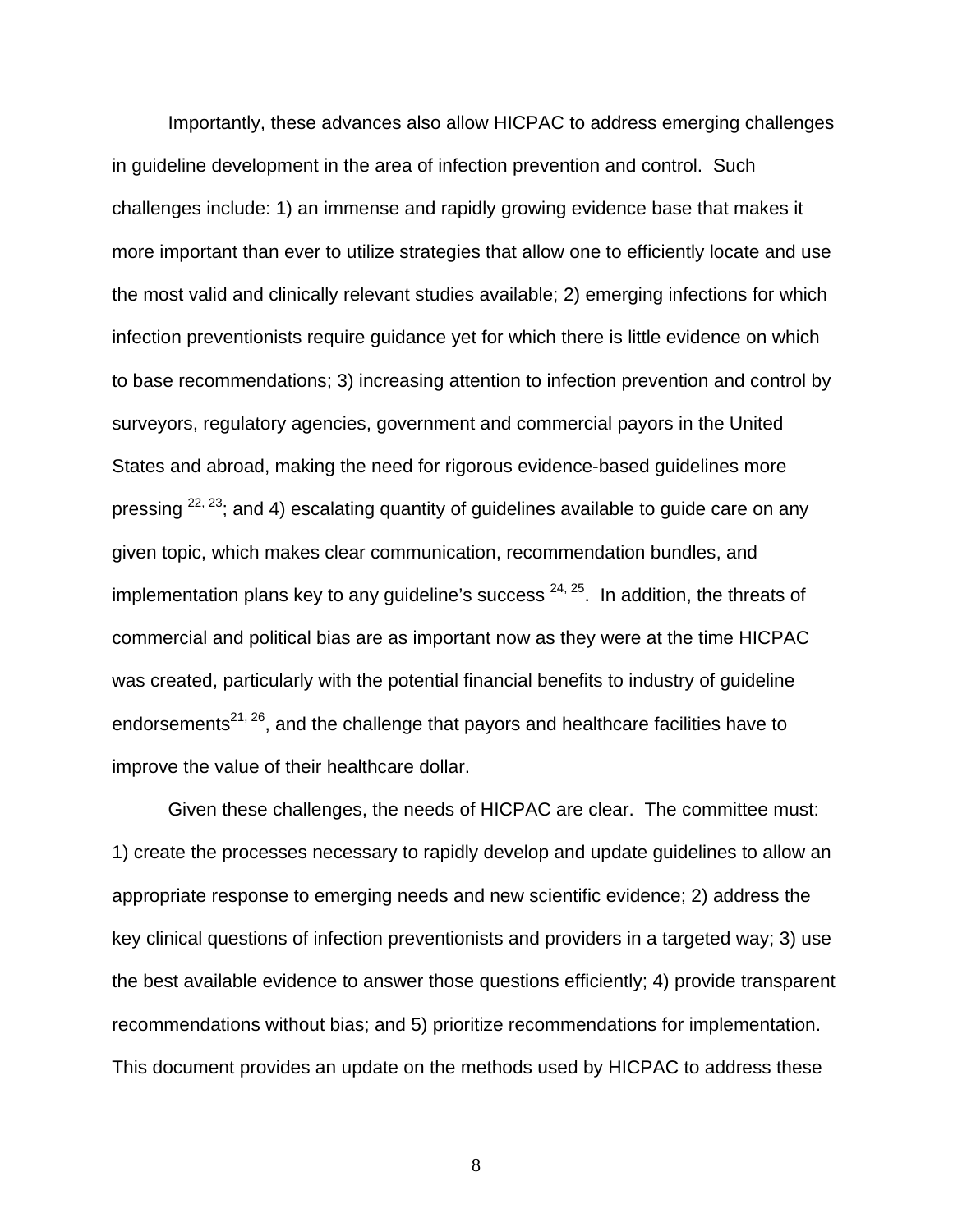needs. Specifically, we describe how HICPAC is using emerging methods in guideline development to create guidelines based on targeted systematic reviews of the best available evidence, with explicit links between the evidence and recommendations, which can be efficiently updated and provide priorities for practitioners as well as future research agendas. We also discuss methods used to enhance the reach and impact of these guidelines on the quality, safety and value of patient care. These methodologies are approved by HICPAC and will be used for subsequent guidelines issued by HICPAC, beginning with the Prevention of Catheter Associated Urinary Tract Infection Guideline, which was initiated in the Fall of 2007.

#### **Organizing to Accomplish Our Goals**

In order to reengineer its guideline development process, HICPAC first restructured its approach. In its new approach, each guideline is developed by a working group in consultation with a panel of content experts and HICPAC *(Figure 1)*. All funding is provided by CDC. Financial conflicts of interest are vetted and disclosed for all working group, content experts, and HICPAC members.

The working group has accountability for all phases of methodology, including development of the key questions around which the guideline is based, the systematic review of the evidence, and the guideline itself. It also is responsible for providing content experts and HICPAC members with progress updates at agreed-upon dates. Each working group includes but is not limited to three main stakeholders: a HICPAC member, a staff member from CDC, and outside experts in the methodology of guideline development. Each member has individual as well as overlapping accountabilities.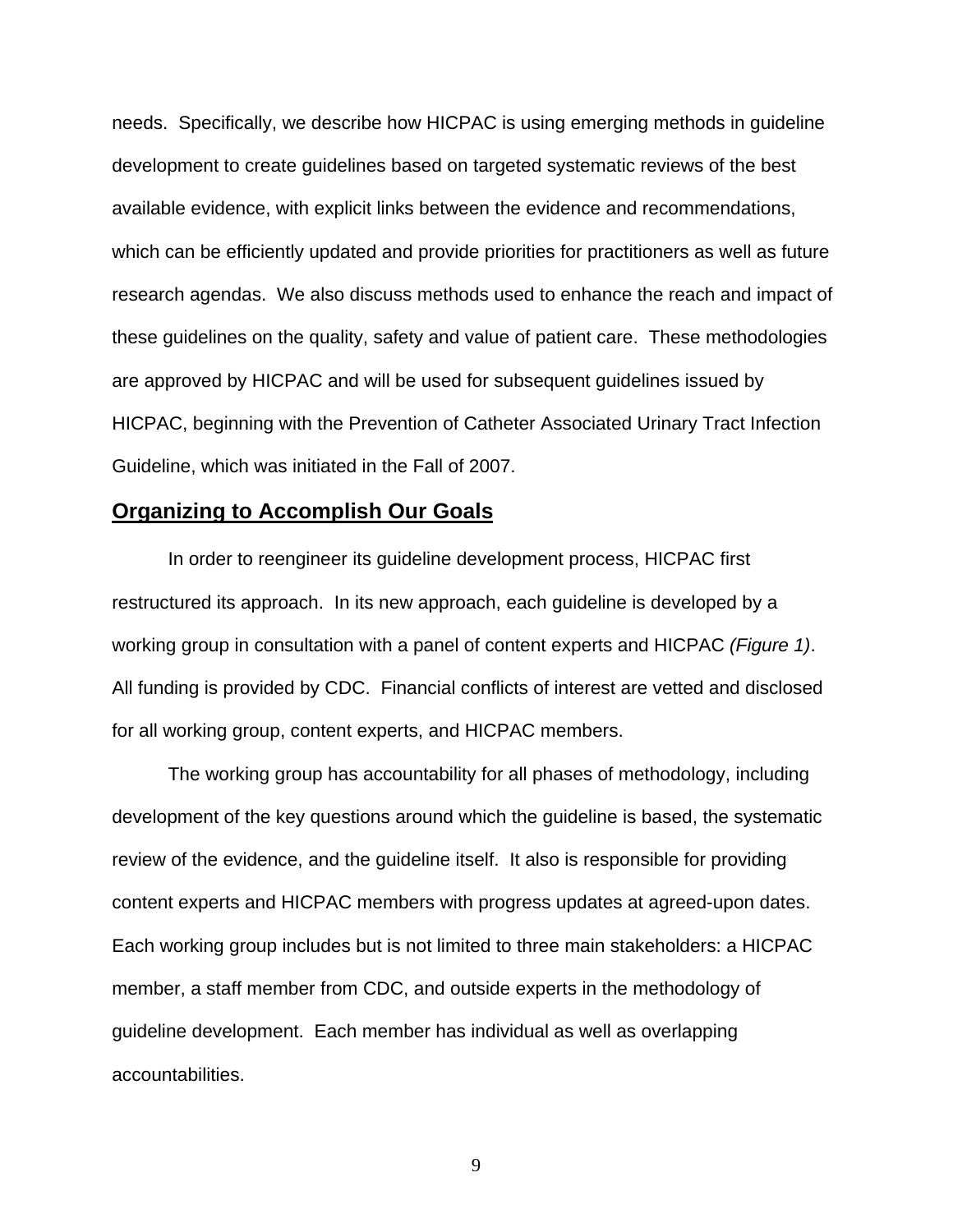The HICPAC member is responsible for helping to develop the key questions, reviewing abstracts and full text articles for inclusion in the guideline, reviewing summaries of the evidence and the guideline recommendations, and communicating progress of the working group at regular HICPAC meetings, as well as communicating progress to and soliciting input from experts who are external to HICPAC.

The CDC staff member comes from the Division of Healthcare Quality Promotion in the National Center for Preparedness, Detection and Control of Infectious Diseases, and responsibilities include helping to develop key questions, reviewing abstracts and full text for inclusion, and writing the evidence summaries and recommendations as well as the following guideline sections: the executive summary, summary of recommendations, implementation and audit, recommendations for further research and background.

The experts in guideline methodology include a project manager, an analyst, and a medical librarian. The role of the project manager includes developing and maintaining guideline methods, setting the timeline, and reviewing and integrating all aspects of guideline development. The analyst extracts data from included studies, builds evidence tables, and grades the overall quality of the evidence for guideline questions using formal processes. The librarian assists the working group in developing search strategies and choosing resources to find relevant references, run searches, and manage included and excluded references.

The panel of content experts consists of three or more content experts both internal and external to HICPAC. These experts are chosen at the discretion of HICPAC. The expert panel participates and provides feedback in regular progress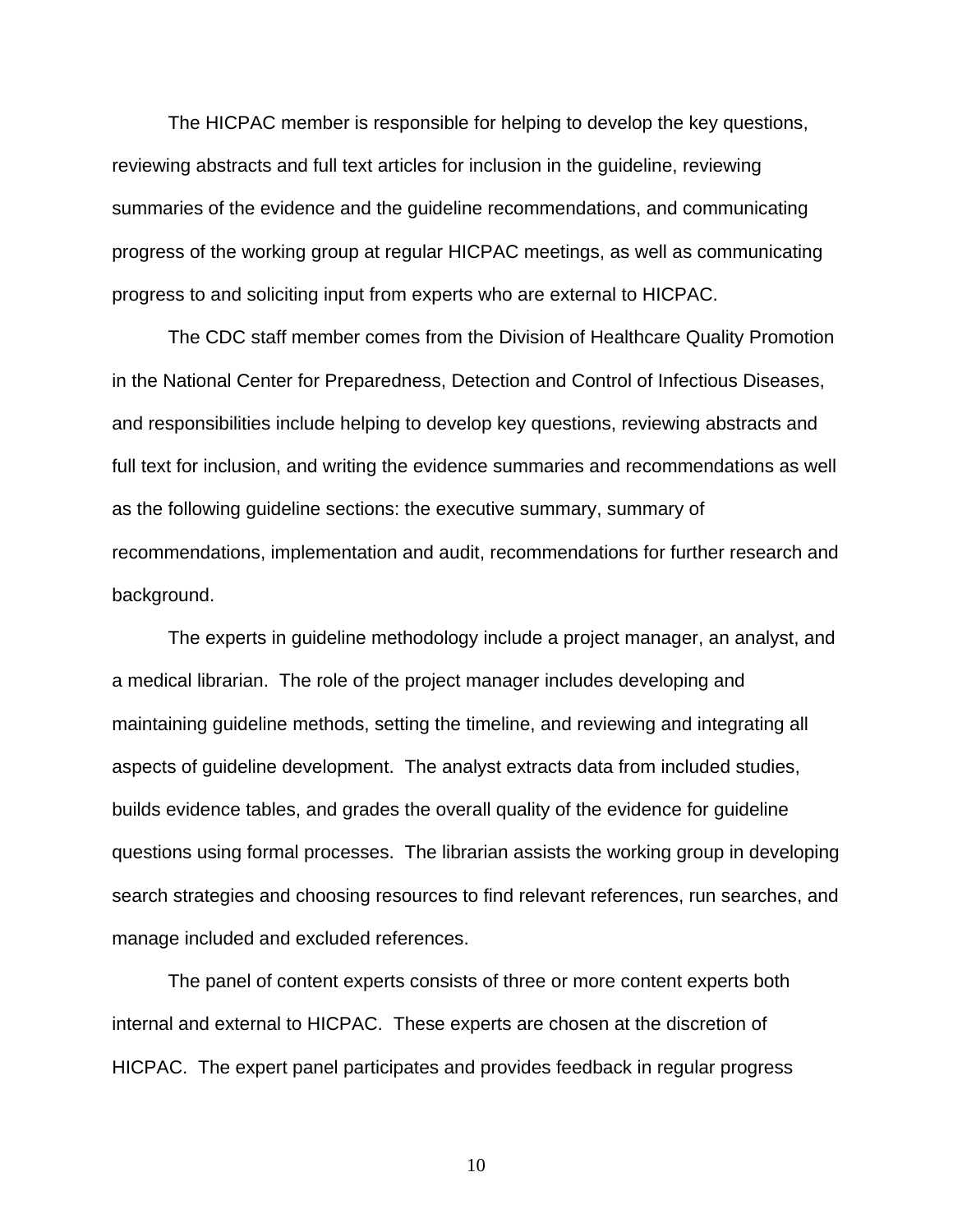updates, and provides in-depth reviews of key questions, the bibliography resulting from the initial literature search, the draft evidence report, and guideline recommendations.

HICPAC members and liaisons participate in the guideline development process and provide feedback in regular progress updates, as well as on the draft evidence report and guideline recommendations. HICPAC members then vote to approve the final guideline.

The expertise and experience of relevant professional societies is also critical to this process. As such, representatives of these societies can participate through multiple routes, including as HICPAC liaisons, content experts, or working group members.

#### **Methods in Guideline Development**

HICPAC guidelines are now based on targeted systematic reviews of the best available evidence. The Grading of Recommendations Assessment, Development and Evaluation (GRADE) approach is used to provide explicit links between the available evidence and the resulting recommendations.<sup>27-30</sup> The guideline development process is outlined in *Figure 2.* 

#### **Development of Key Questions**

Each HICPAC guideline begins with the drafting and refining of the key questions most critical to infection prevention and control personnel and providers for the given guideline topic. These questions then serve as a foundation for the guideline, and guide the systematic review of the evidence and the development of the guideline recommendations. To develop the key questions, the working group first conducts a search of medical literature databases and websites for all relevant guidelines and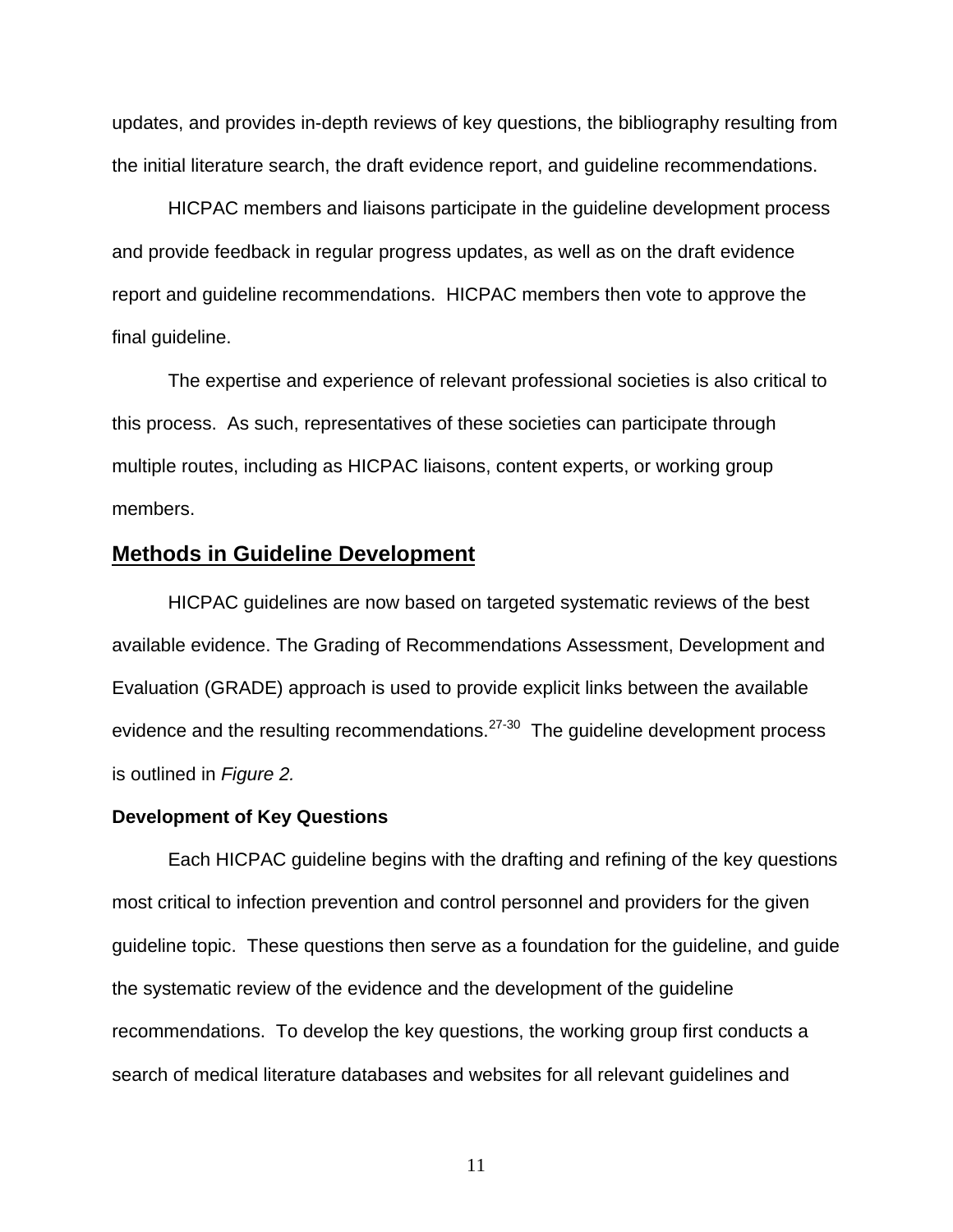narrative reviews on the topic of interest, and then drafts key questions based on their review of these documents. Databases commonly searched include MEDLINE and the National Guideline Clearinghouse. Websites commonly searched include those of government technology assessment programs like the National Institute for Health and Clinical Excellence (NICE) in the United Kingdom  $31$ , commercial payors like BlueCross/BlueShield in the United States<sup>32</sup>, or federal or state websites in the United States. Once a preliminary list of key questions is developed from an examination of the relevant guidelines and reviews identified in the search, the key questions are vetted and revised by the content experts, and then are presented to and finalized by HICPAC members.

#### **Literature Search**

Following the development of the key questions, search terms are developed for identifying the literature most relevant to those questions. For the purposes of quality assurance, these terms are compared to those used in relevant guidelines, reviews and seminal studies. These search terms are then incorporated into search strategies for the relevant electronic medical literature databases. Searches are commonly performed in MEDLINE, EMBASE, CINAHL and Cochrane, and the resulting references are imported into reference management software, where duplicates can be resolved. Cochrane reviews ultimately included in guidelines are checked for updates prior to completion of the first guideline draft.

#### **Study Selection**

 In general, a best available evidence approach is used to review articles for inclusion. For example, if there are randomized controlled trials (RCTs) that address a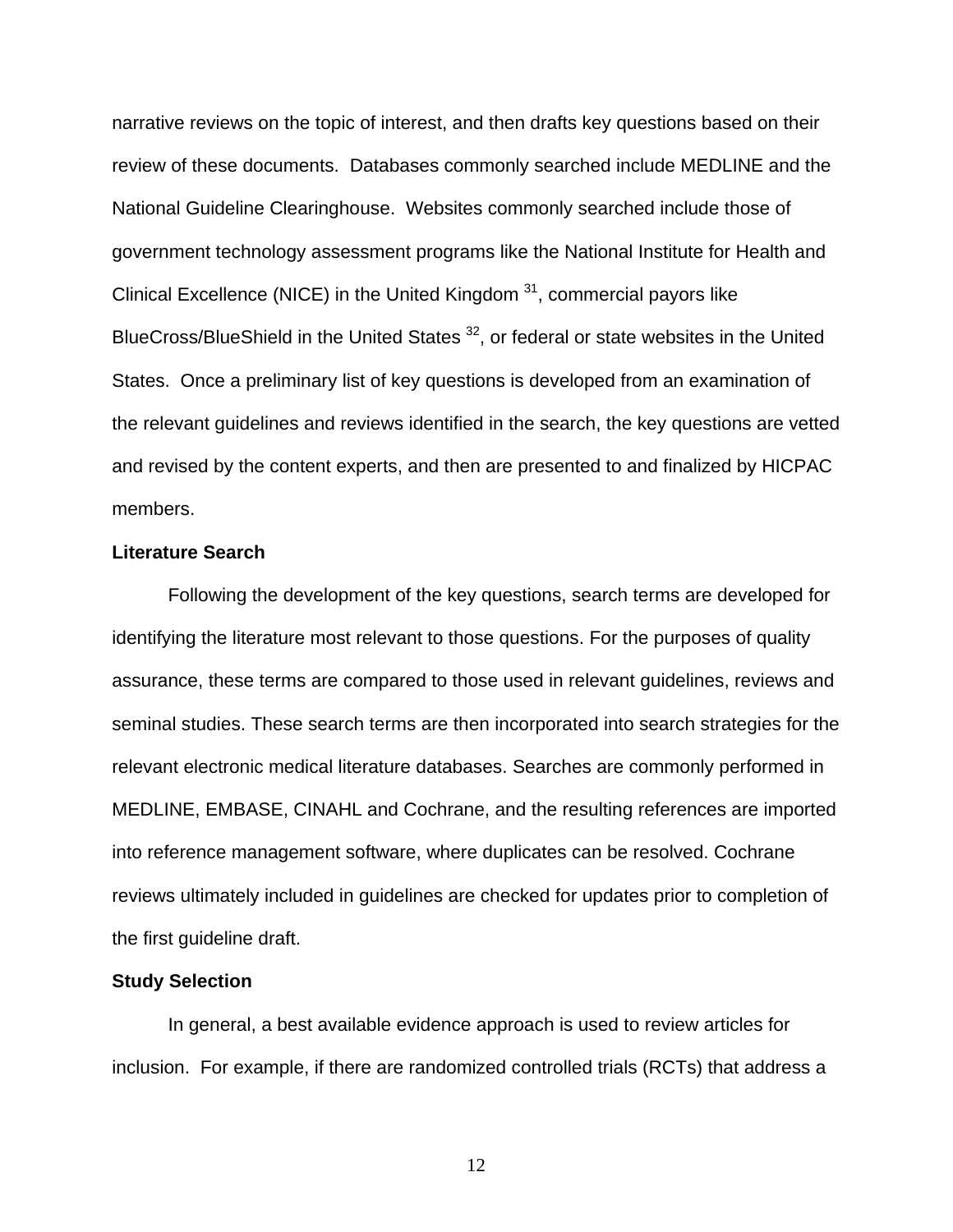therapy question, then evidence lower in the evidence hierarchy may not considered. Inclusion and exclusion criteria that are general or specific to individual key questions are developed and used to review references, starting with titles and abstracts. Full text articles are reviewed using the same criteria and are retrieved if they meet inclusion criteria. Studies that are commonly included are those that are: 1) relevant to one or more key questions, 2) primary analytic research, a systematic review or meta-analysis, and 3) written in English. Disagreements between reviewers regarding whether an individual study meets inclusion/exclusion criteria are resolved by consensus of those reviewers.

#### **Data Extraction and Synthesis**

For those studies meeting inclusion criteria, data relevant to the evidence review and guideline development is extracted into evidence tables. This data commonly includes: the study author, year, design, quality, objective, population, setting, sample size, power, follow-up, and definitions and results of clinically relevant outcomes. Evidence tables are developed for each key question, with study data being extracted into the relevant evidence tables. Then, studies are organized by the common themes that emerge within each evidence table. Data are extracted by one or more authors, and disagreements are resolved by the remaining authors. Data and analyses are most often extracted as originally presented in the included studies. Meta-analyses are performed only where their use is deemed critical to a recommendation and only in circumstances where multiple studies with sufficiently homogenous populations, interventions, and outcomes can be analyzed. Systematic reviews may also be included in a guideline if there are a large number of relevant reviews available in the literature.  $33$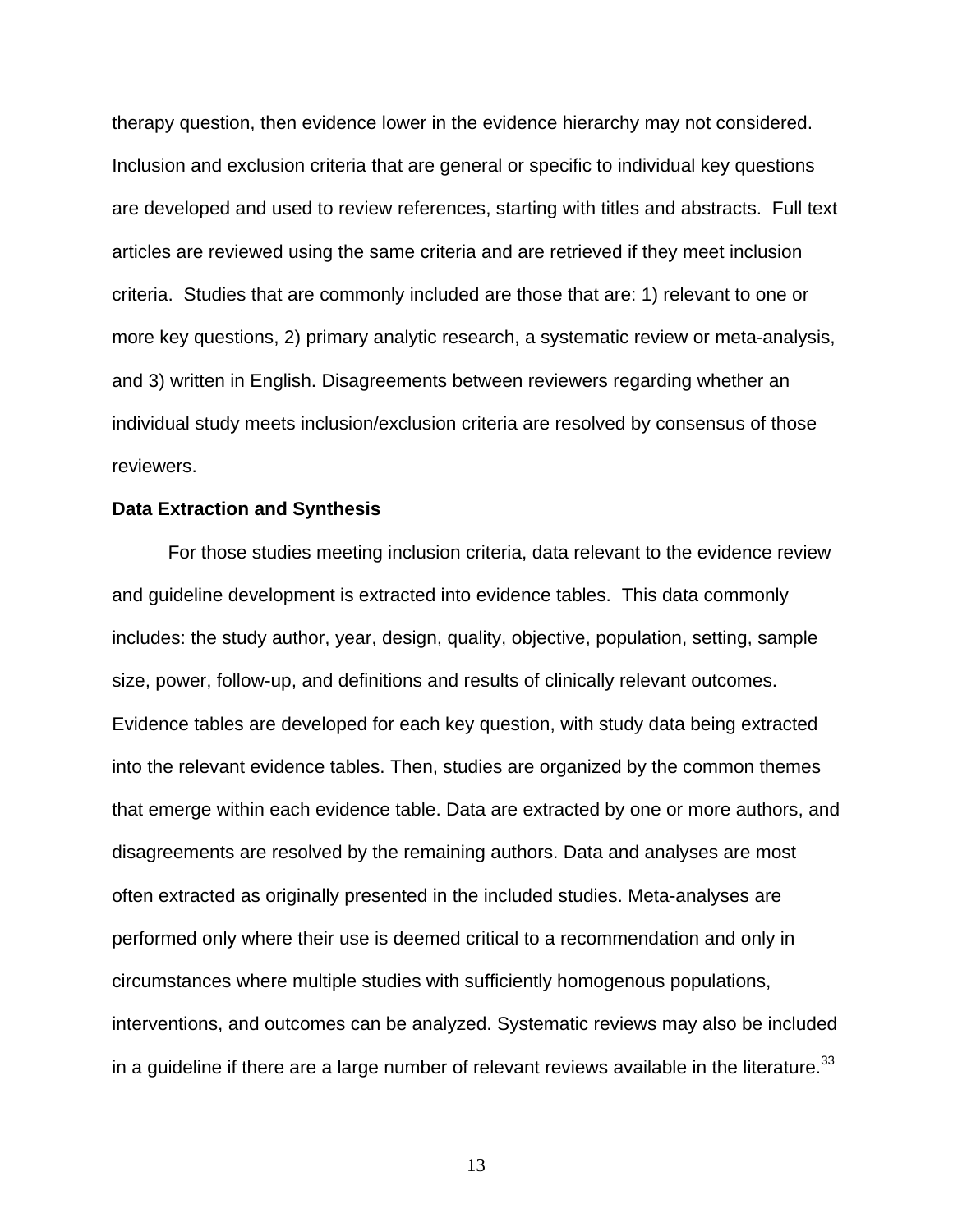Otherwise, systematic reviews will be used as a source of primary references for the guideline. To ensure that all relevant studies are captured in the search, the bibliography is vetted by the content experts.

#### **Grading of Evidence**

First, the quality of each study is assessed using scales adapted from existing methodology checklists  $34-38$ , and scores are recorded in the evidence tables. Next, the quality of the evidence base is assessed using methods adapted from the GRADE Working Group.<sup>27-30, 39</sup> In summary, GRADE tables are developed for each of the interventions or questions addressed within the evidence tables. Included in the GRADE tables are the intervention of interest, any outcomes listed in the evidence tables that are judged to be clinically important by the working group, the quantity and type of evidence for each outcome, the relevant findings, and the GRADE of evidence for each outcome, as well as an overall GRADE of the evidence base for the given intervention or question. For therapy or harm questions, the initial GRADE of evidence for each outcome is deemed high if the evidence base includes an RCT or a systematic review of RCTs, low if the evidence base includes only observational studies, or very low if the evidence base consists only of descriptive studies (i.e., uncontrolled studies) or expert opinion. The initial GRADE is then modified by eight criteria. Criteria which can decrease the GRADE of an evidence base include poor quality of individual studies, inconsistent findings among studies, indirectness of study findings to the study question, imprecision of study estimates, and publication bias. Criteria that can increase the GRADE include a large magnitude of effect, a dose-response gradient, or inclusion of unmeasured confounders that would increase the effect size (Table 1). For questions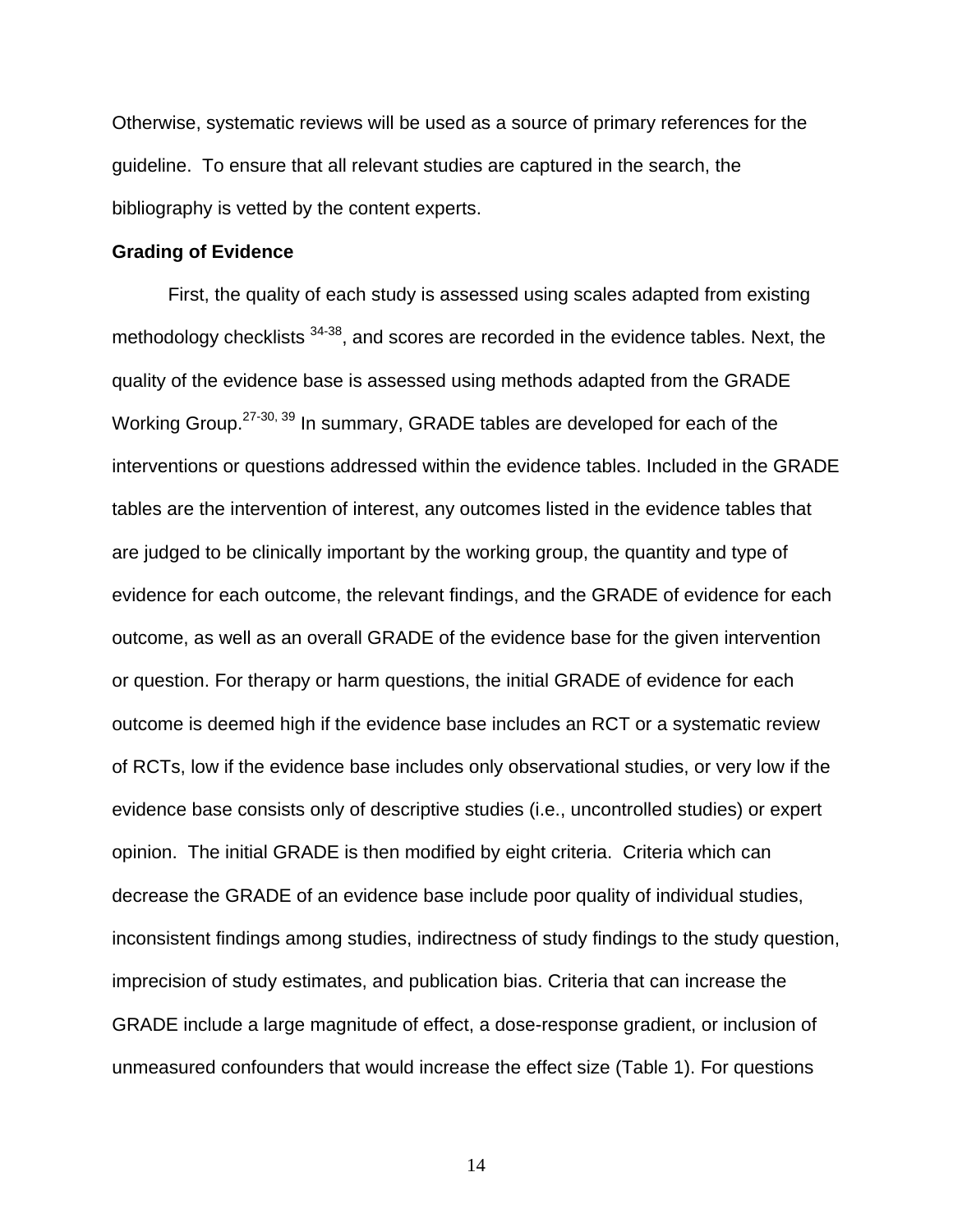regarding diagnostic measures (e.g., sensitivity or predictive values) or descriptive measures (e.g., prevalence or incidence), the initial GRADE of evidence can be high even if the evidence base only includes descriptive study designs, like cross-sectional studies.<sup>30</sup> The initial GRADE can then be modified by criteria similar to those used for therapy or harm questions. GRADE definitions are as follows<sup>27, 28</sup>:

- 1. High further research is very unlikely to change confidence in the estimate of effect
- 2. Moderate further research is likely to affect confidence in the estimate of effect and may change the estimate
- 3. Low further research is very likely to affect confidence in the estimate of effect and is likely to change the estimate
- 4. Very low any estimate of effect is very uncertain

After determining the GRADE of the evidence base for each outcome of a given intervention or question, the overall GRADE of the evidence base for that intervention or question is calculated. The overall GRADE is based on the lowest GRADE for the outcomes deemed critical by the working group to making a recommendation.

#### **Formulating Recommendations**

Narrative evidence summaries are then drafted by the working group using the evidence and GRADE tables. One summary is written for each theme that emerges under each key question. The working group then uses the narrative evidence summaries to develop guideline recommendations. Factors determining the strength of a recommendation include<sup>29</sup>: 1) the values and preferences of the working group when determining which study outcomes are critical<sup>28</sup>, 2) the risks and benefits that result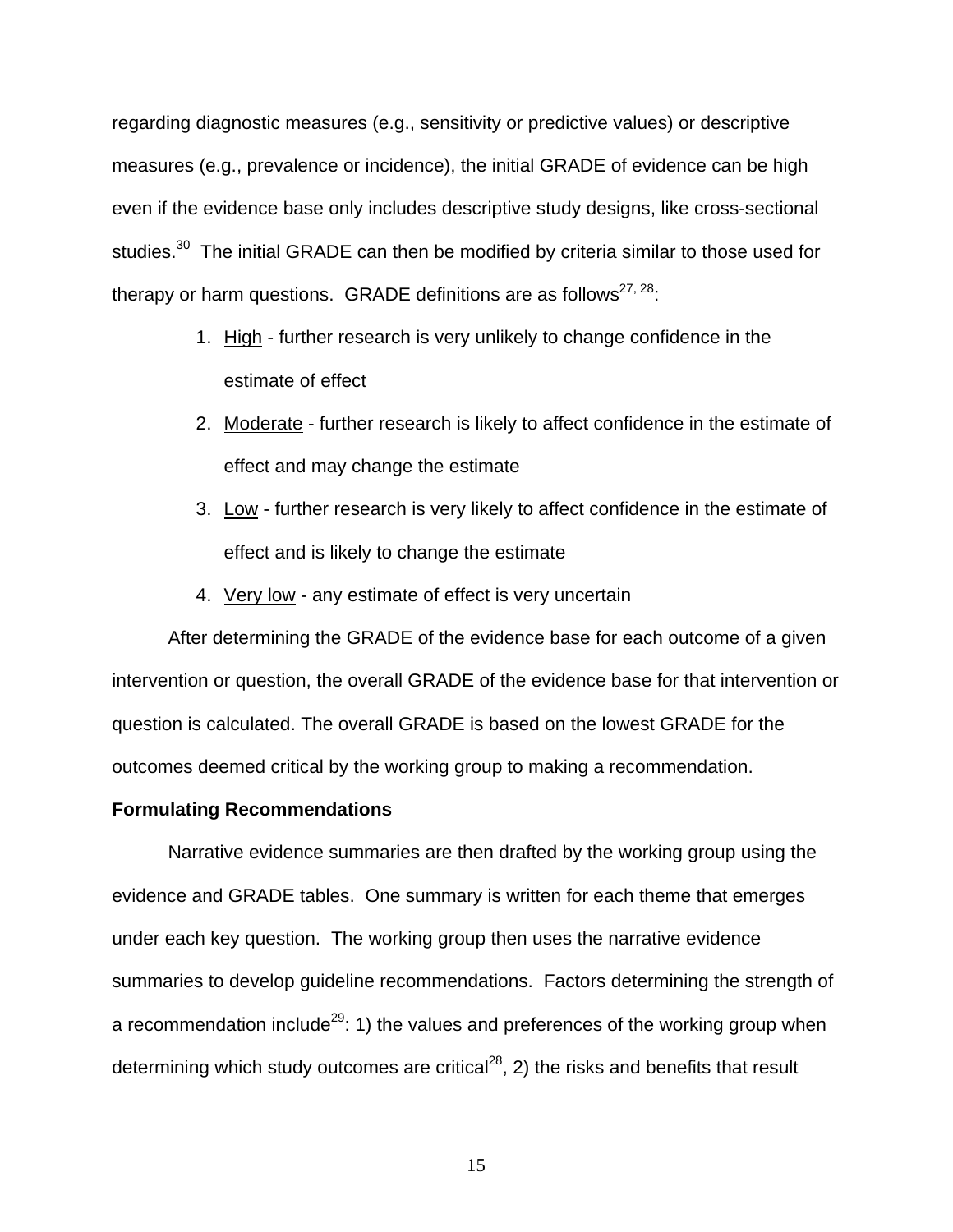from weighing the critical outcomes, and 3) the overall GRADE of the evidence base for the given intervention or question (Table 2). If weighing the critical outcomes for a given intervention or question results in a "net benefit" or a "net harm", then a Category I Recommendation is formulated to strongly recommend for or against the given intervention respectively. If weighing the critical outcomes for a given intervention or question results in a "trade off" between benefits and harms, then a Category II Recommendation is formulated to recommend that providers or institutions consider the intervention when deemed appropriate. If weighing the critical outcomes for a given intervention or question results in an "uncertain trade off" between benefits and harms, then No Recommendation is formulated to reflect this uncertainty.

For Category I recommendations, levels A and B represent the quality of the evidence underlying the recommendation, with A representing high to moderate quality evidence and B representing low to very low quality evidence but established standards (e.g., aseptic technique, education and training). For Category IB recommendations, although there may be low to very low quality evidence directly supporting the benefits of the intervention, the theoretical benefits are clear, and the theoretical risks are marginal. Category IC represents practices required by state or federal regulation, regardless of the quality of evidence. It is important to note that the strength of a Category IA recommendation is equivalent to that of a Category IB or IC recommendation; it is only the quality of the evidence underlying the Category IA recommendation that makes it different from a Category IB.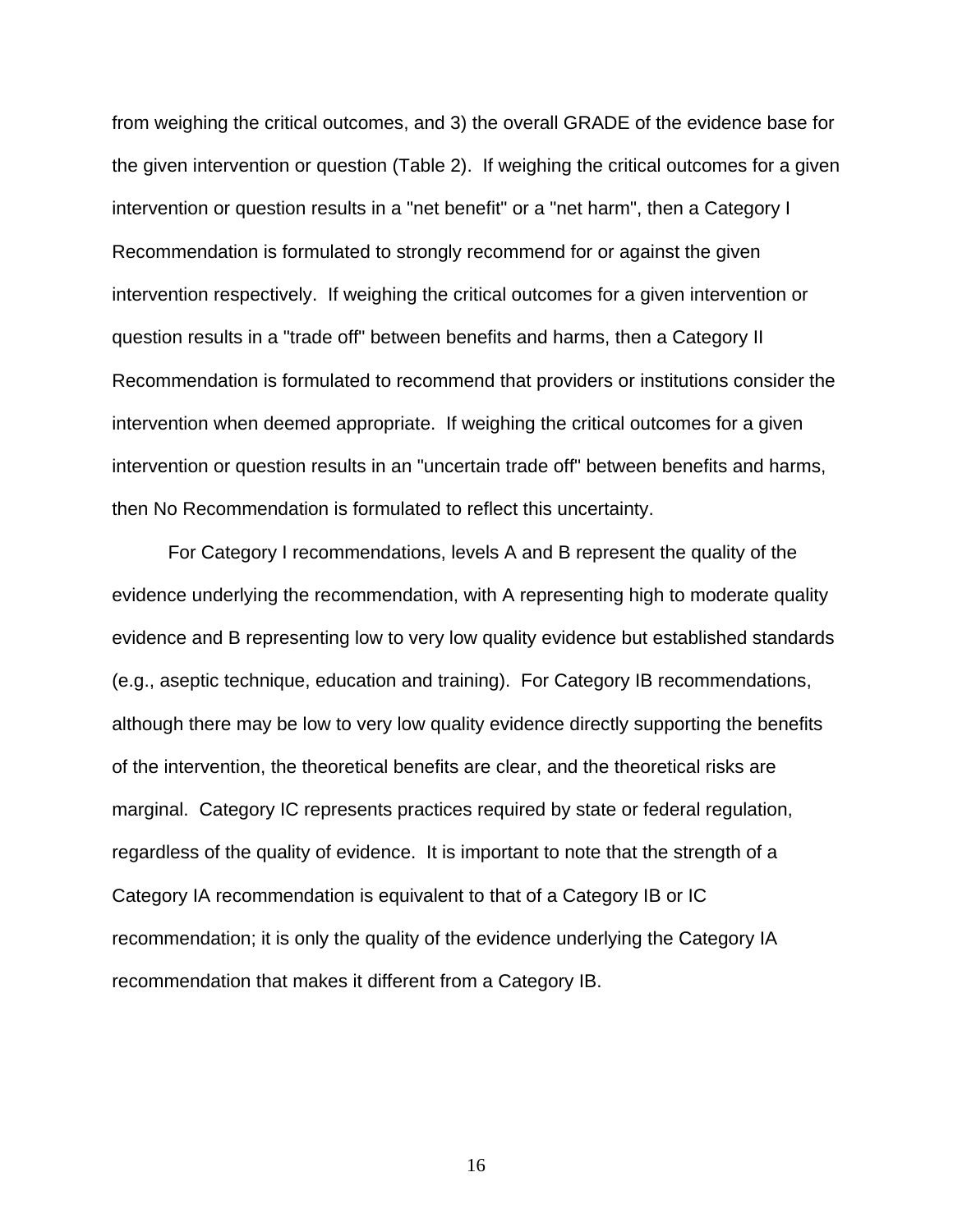In some instances, multiple recommendations may emerge from a single narrative evidence summary. The updated HICPAC categorization scheme for recommendations is provided in Table 3.

 Category I recommendations are defined as strong recommendations with the following implications $^{29}$ :

- 1. For patients: Most people in the patient's situation would want the recommended course of action and only a small proportion would not. Patients should request discussion if the intervention is not offered.
- 2. For clinicians: Most patients should receive the recommended course of action.
- 3. For policymakers: The recommendation may be considered for policy in many situations.

Category II recommendations are defined as weak recommendations with the following implications $^{29}$ :

- 1. For patients: Most people in the patient's situation would want the recommended course of action, but some may not.
- 2. For clinicians: Different choices will be appropriate for different patients and clinicians must help patients arrive at management decisions consistent with their values and preferences.
- 3. For policymakers: Policy making requires substantial debate and involvement of many stakeholders.

Our evidence-based recommendations are then cross-checked with those from guidelines identified in our original systematic search. In addition, recommendations from previous guidelines for topics not directly addressed by our systematic review of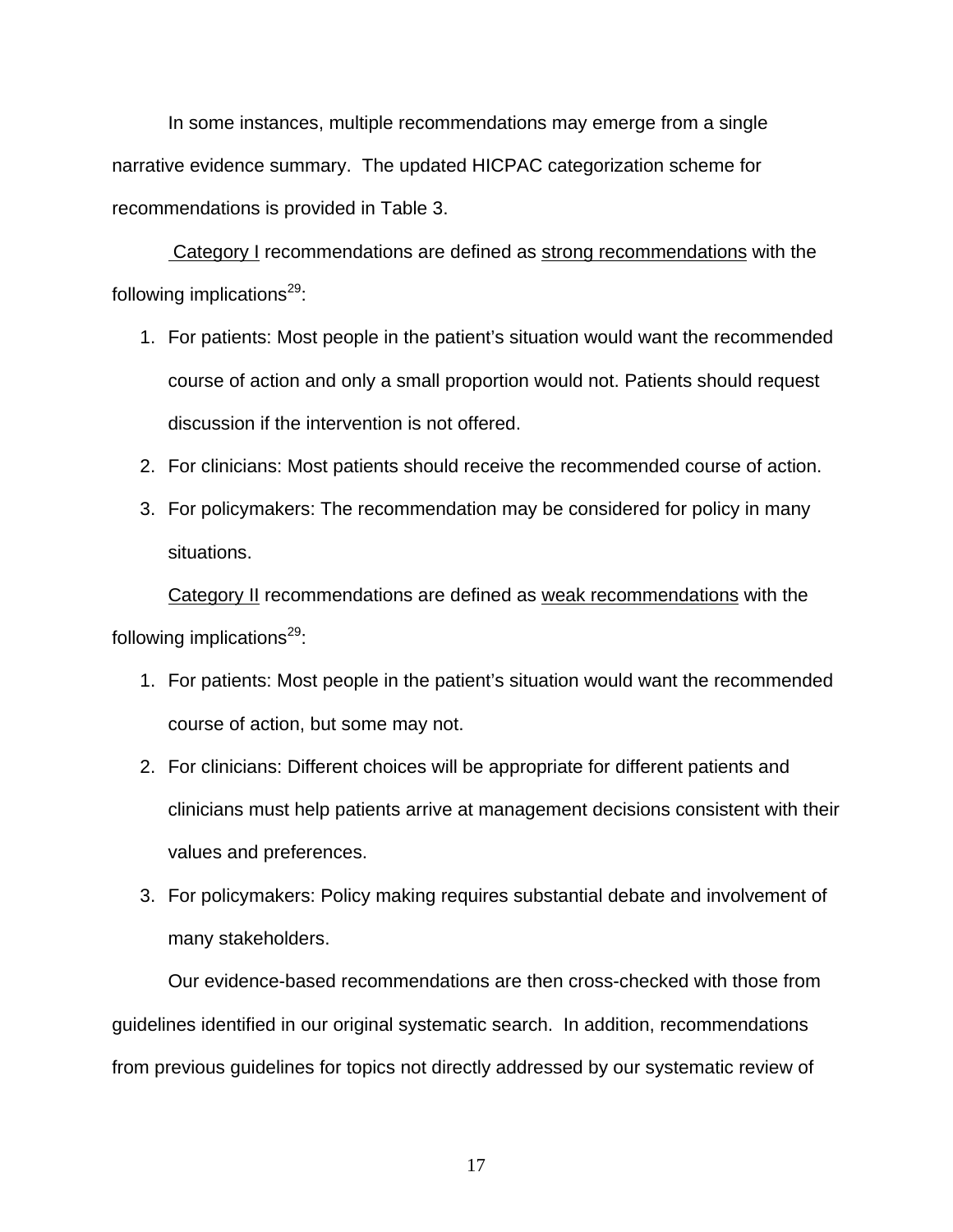the evidence are included in a "Summary of Recommendations" if they are deemed critical to the target users of the guideline. Unlike recommendations informed by the literature search, these recommendations are not linked to a key question. Instead, these recommendations are agreed upon by expert consensus and are generally designated either Category IB if they represent a strong recommendation based on accepted practices (e.g., aseptic technique) or Category II if they are a suggestion based on a probable net benefit despite limited evidence.

We carefully select the wording of each recommendation to reflect the recommendation's strength.<sup>40</sup> We use the active voice when writing Category I recommendations - the strong recommendations. Phrases like "do" or "do not" and verbs without conditionals are used to convey certainty. A passive voice is used when writing Category II recommendations - the weak recommendations. Words like "consider" and phrases like "is preferable," "is suggested," or "is not suggested" are used to reflect the lesser certainty of the Category II recommendations. Rather than a simple statement of fact, each recommendation is actionable, describing precisely a proposed action to take.<sup>41</sup>

The category "No recommendation/unresolved issue" is most commonly applied to situations where either: 1) the overall quality of the evidence base for a given intervention is low to very low or 2) there is no published evidence on outcomes deemed critical to weighing the risks and benefits of a given intervention. If the latter is the case, those critical outcomes are noted at the end of the relevant evidence summary.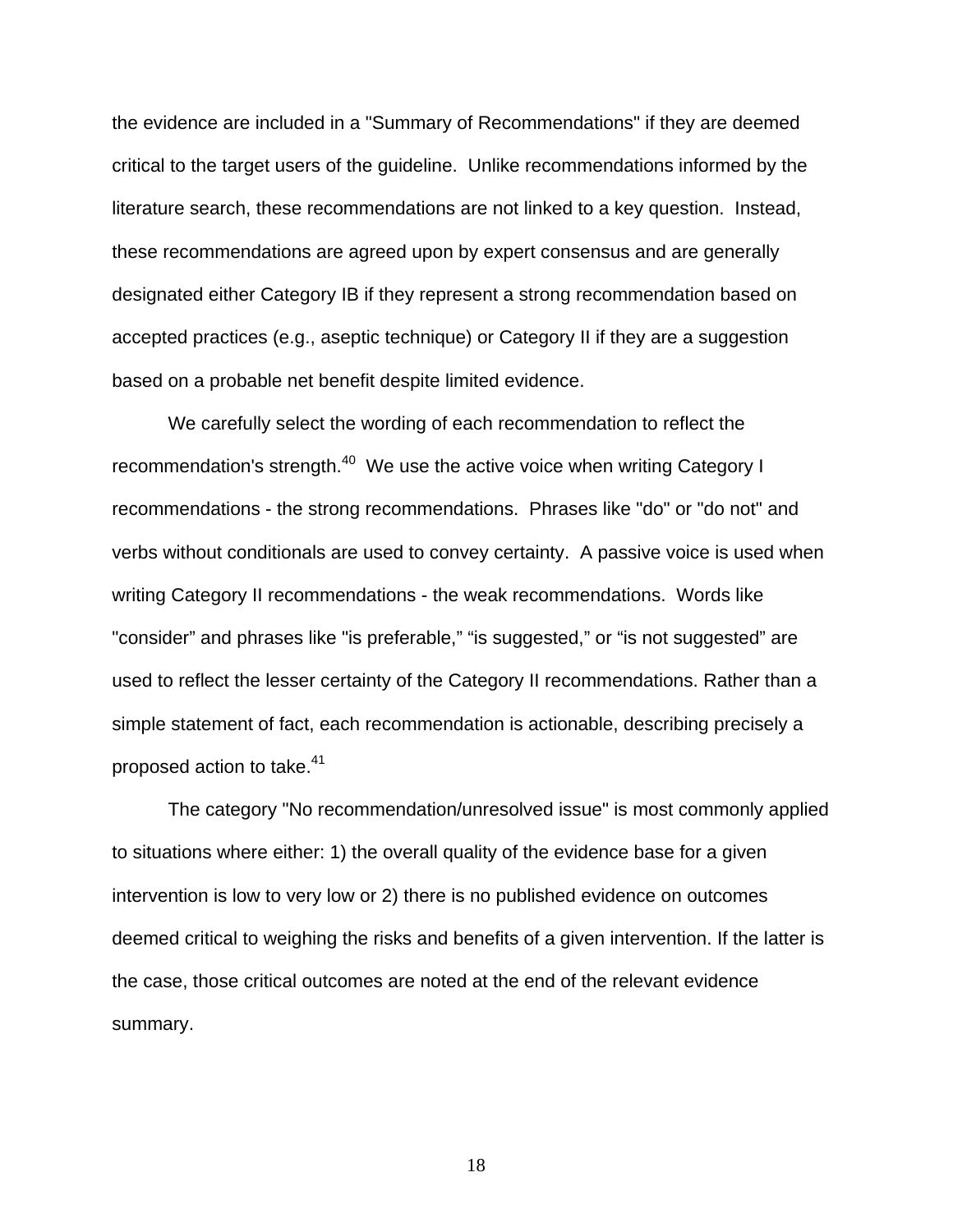All recommendations are formulated to be consistent with policies from the United States Food and Drug Administration (FDA) and Environmental Protection Agency (EPA). All recommendations are approved by HICPAC members, and focus only on efficacy, effectiveness, and safety. Yet, the optimal use of these guidelines should include a consideration of the costs relevant to the local setting of guideline users.

#### **Reviewing and Finalizing the Guideline**

After a draft of the tables, narrative summaries, and recommendations is completed, the working group shares this draft with the content experts for review in depth. While the content experts are reviewing this draft, the working group completes the remaining sections of the guideline, including the executive summary, background, summary of recommendations, and recommendations for guideline implementation, audit, and further research. The working group then makes revisions to the draft based on feedback from the content experts, and presents the entire draft guideline to HICPAC for review. CDC then submits the guideline for clearance, and posts it on the Federal Register for public comment. After a period of public comment, the guideline is revised accordingly, and the final guideline is published and posted on the HICPAC website.

#### **Updating the Guideline**

Guidelines will be reassessed periodically, and general or targeted revisions to guidelines will be dictated by new research and technological advancements in the particular area of interest.<sup>42</sup> Reassessments and updates will occur at the request of HICPAC.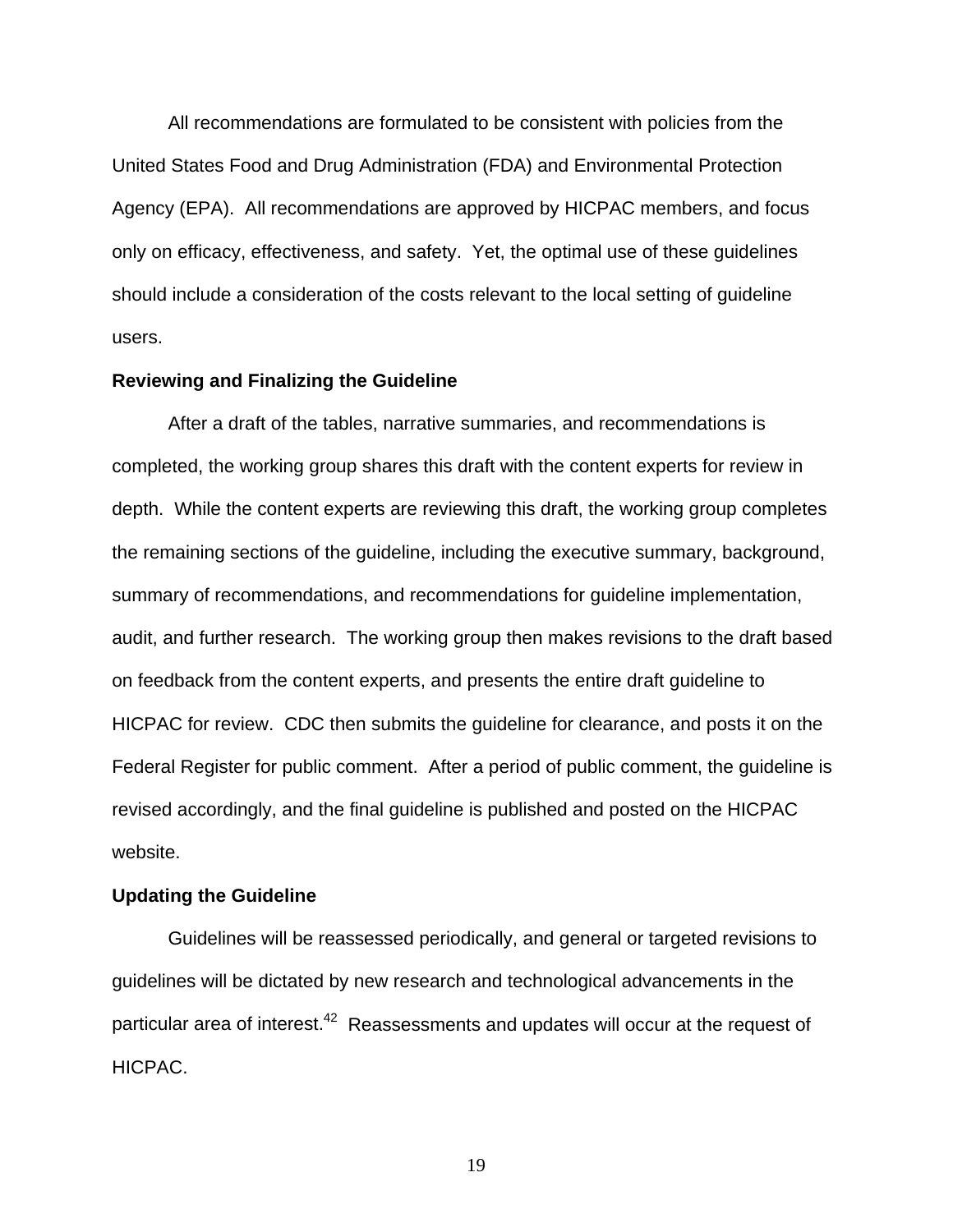#### **Guideline Implementation**

 To improve the impact of guidelines on patient care quality and safety, multiple implementation initiatives are underway.<sup>5</sup> In addition, future HICPAC guidelines will include an implementation and audit section. This section includes multi-modal implementation of specific recommendations or modules  $25$  that highlight the most critical recommendations in the quideline. $24$  Besides being the focus of infection preventionists and healthcare epidemiologists, these recommendations may also be ripe for integration into computerized clinical decision support systems.<sup>43</sup> This section also includes performance indicators that can be used by healthcare facilities or regulators of such facilities to improve guideline adherence and ultimately patient care, and may be the focus of pay for performance contracts either locally or nationally. These modules and performance indicators established by HICPAC are based on the evidence review and recommendations.

#### **Looking to Future Challenges and Opportunities**

By integrating current advances in guideline development and implementation into future HICPAC guidelines, we believe HICPAC will be able to confront many of today's emerging challenges successfully. However, there are a number of methodological challenges that are inadequately addressed by current advances. These challenges will likely be addressed by future advances, and HICPAC will stand at the ready to integrate these future advances into its processes. Some such methodological challenges include: 1) questions for which there is little to no evidence upon which to base a recommendation, there is little to no requirement for evidence given the high prior probability of a recommendation's success  $44, 45$ , or the evidence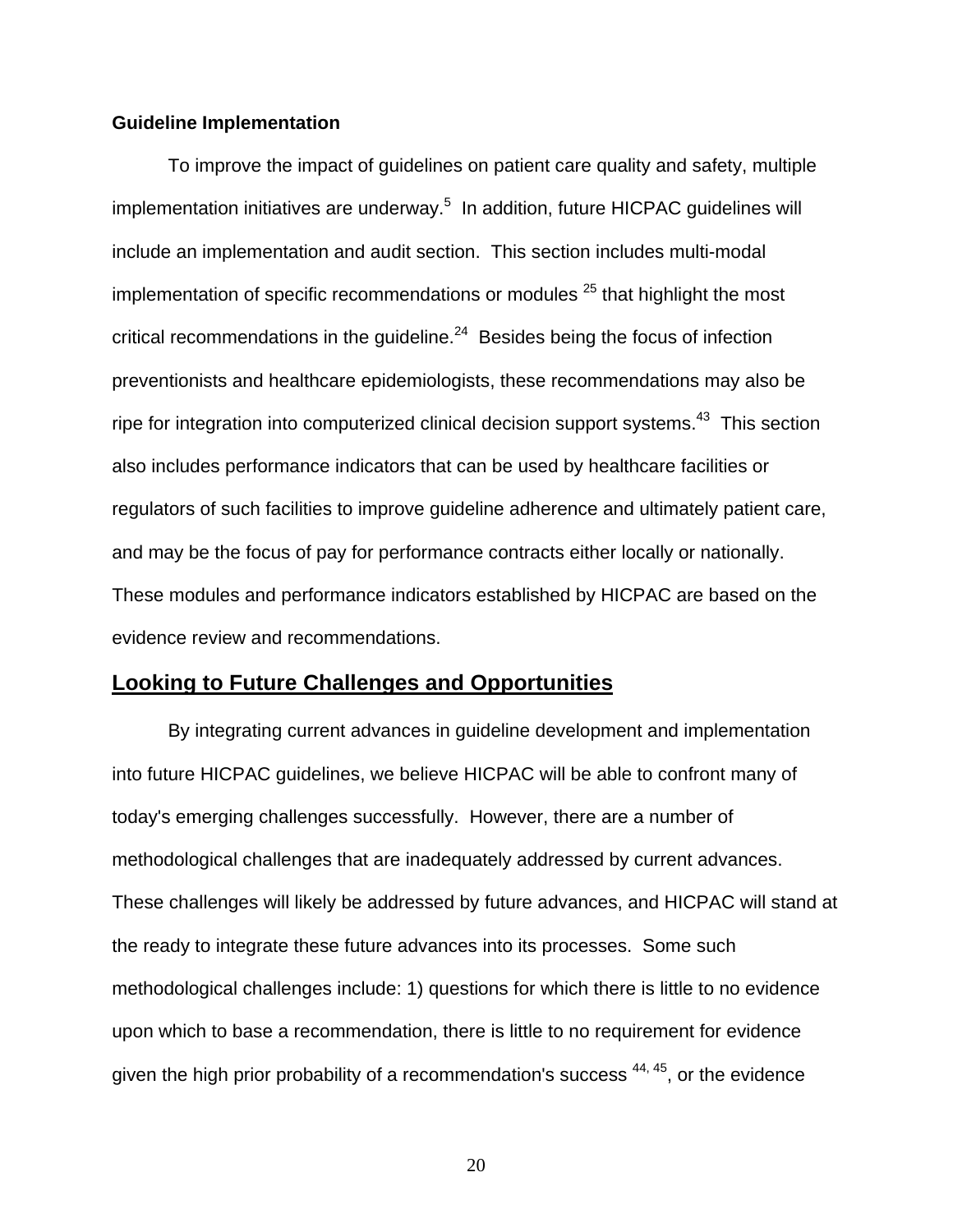arises from basic science studies whose strength of evidence may not be accurately reflected in the current approaches to grading an evidence base (this last point is particularly relevant to the evidence addressing infection prevention and control questions); 2) those inherent to using systematic reviews in a systematic review, including how to judge the quality of studies included in the original systematic review  $^{33}$ . 3) how to use meta-analyses in guidelines effectively given the heterogeneity of populations, interventions and outcomes often studied to address a single question; 4) the role of cost analyses in recommendations, particularly given the sometimes great differences in the costs of drugs and devices by state and by healthcare facility  $46, 47$ ; and 5) the use of population based patient preference evidence to inform individual patient decisions 48-51.

In addition, there are operational challenges that remain despite HICPAC's new approach to guideline development. To maintain the success and efficiency of HICPAC's new approach, the committee may want to rely on a small cadre of HICPAC members and CDC staff trained and experienced in the methods of guideline development; however, this methods expertise must be balanced by content expertise, and this balance may result in a less efficient but more valid guideline development process. Second, guidelines must be developed efficiently and updated regularly if they are to provide the most valid, relevant and up-to-date guidance, particularly in the context of emerging infections for which there may be a rapidly growing body of literature; however, this efficiency can conflict with the time often required for sufficient expert and public input. Third, guideline implementation could be markedly improved with the development of strategies to enable automatic integration of guidelines into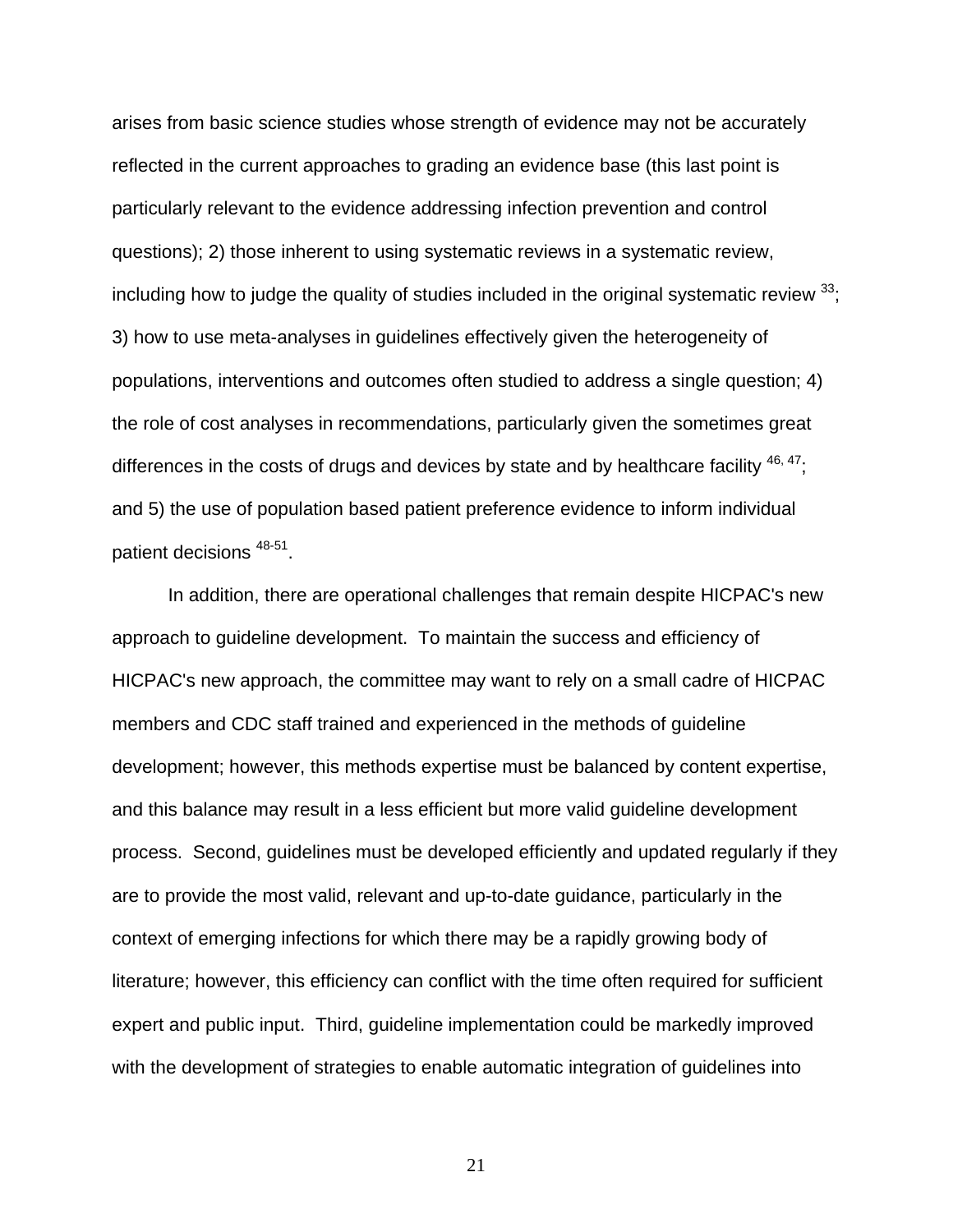computerized clinical decision support.<sup>43</sup> Fourth, as highlighted by a recent report by the U.S. Government Accountability Office, the quantity of existing HICPAC recommendations is substantial and there is a need to assist providers with translation and prioritization of these recommendations across the continuum of care.<sup>52</sup> Lastly, HICPAC will need to identify gaps in research to better prevent and control infections. In fact, one of the major strengths of performing a systematic review to develop a guideline is the ability to systematically uncover these critical evidence gaps. These gaps often represent only a handful of potential research studies which, if performed, could provide much needed answers to our most critical questions.

### **Conclusion**

The current update to HICPAC's guideline methodology builds on past strengths and current advances in guideline development and implementation, and enables HICPAC to improve the validity and usability of its guidelines while also addressing emerging challenges in guideline development in the area of infection prevention and control. Despite the current update, methodological and operational challenges persist, and HICPAC is ready to integrate any future advances into its processes as appropriate.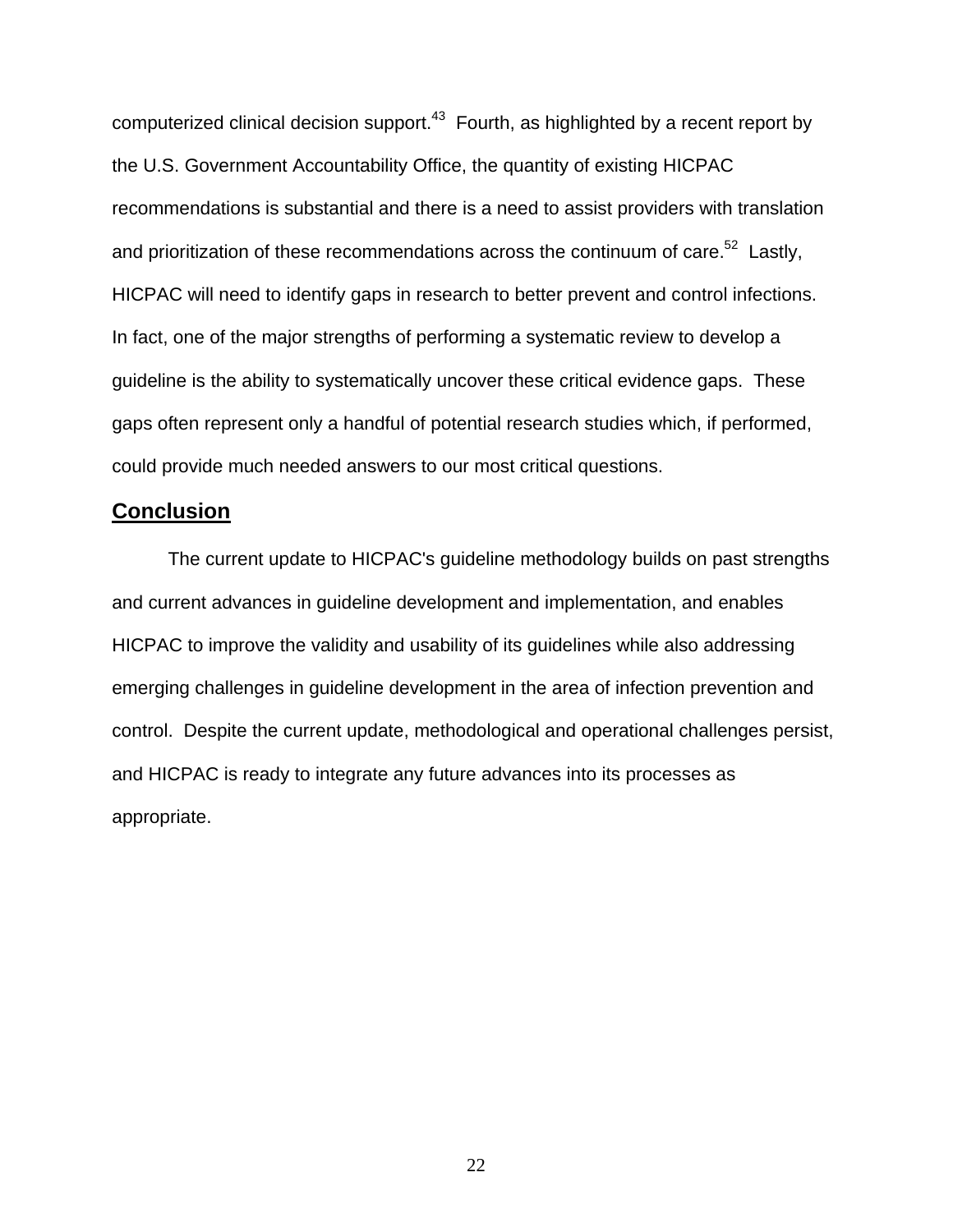## **References**

- **1.** Healthcare Infection Control Practices Advisory Committee Website. Centers for Disease Control and Prevention Website. Available at: <http://www.cdc.gov/ncidod/dhqp/hicpac.html>. Accessed March 18, 2009.
- **2.** Anonymous. Hospital Infection Control Practices Advisory Committee; establishment-- CDC. Notice of establishment. *Federal Register.* Feb 7 1991;56(26):5006.
- **3.** O'Rourke EJ, O'Rourke EJ. The first HICPAC guideline: well done, CDC. Hospital Infection Control Practices Advisory Committee. *American Journal of Infection Control.*  Feb 1995;23(1):50-52.
- **4.** Olmsted RN, Kowalski CP, Krein SL, Saint S. Reading habits of infection control coordinators in the United States: peer-reviewed or non-peer-reviewed evidence? *Am J Infect Control.* Dec 2006;34(10):616-620.
- **5.** Yokoe DS, Mermel LA, Anderson DJ, et al. Executive Summary: A Compendium of Strategies to Prevent Healthcare Associated Infections in Acute Care Hospitals*.* Vol 29; 2008:S12-S21.
- **6.** Burton DC, Edwards JR, Horan TC, Jernigan JA, Fridkin SK. Methicillin-resistant Staphylococcus aureus central line-associated bloodstream infections in US intensive care units, 1997-2007. *JAMA.* Feb 18 2009;301(7):727-736.
- **7.** Larson EL, Quiros D, Lin SX. Dissemination of the CDC's Hand Hygiene Guideline and impact on infection rates. *Am J Infect Control.* Dec 2007;35(10):666-675.
- **8.** Pronovost P, Needham D, Berenholtz S, et al. An intervention to decrease catheterrelated bloodstream infections in the ICU. *N Engl J Med.* Dec 28 2006;355(26):2725- 2732.
- **9.** Reduction in central line-associated bloodstream infections among patients in intensive care units--Pennsylvania, April 2001-March 2005. *MMWR Morb Mortal Wkly Rep.* Oct 14 2005;54(40):1013-1016.
- **10.** Manangan LP, Banerjee SN, Jarvis WR. Association between implementation of CDC recommendations and ventilator-associated pneumonia at selected US hospitals. *Am J Infect Control.* Jun 2000;28(3):222-227.
- **11.** Schunemann HJ, Cook D, Guyatt G. Methodology for antithrombotic and thrombolytic therapy guideline development: American College of Chest Physicians Evidence-based Clinical Practice Guidelines (8th Edition). *Chest.* Jun 2008;133(6 Suppl):113S-122S.
- **12.** Sawaya GF, Guirguis-Blake J, LeFevre M, Harris R, Petitti D. Update on the methods of the U.S. Preventive Services Task Force: estimating certainty and magnitude of net benefit. *Ann Intern Med.* Dec 18 2007;147(12):871-875.
- **13.** Barton MB, Miller T, Wolff T, et al. How to read the new recommendation statement: methods update from the U.S. Preventive Services Task Force. *Ann Intern Med.* Jul 17 2007;147(2):123-127.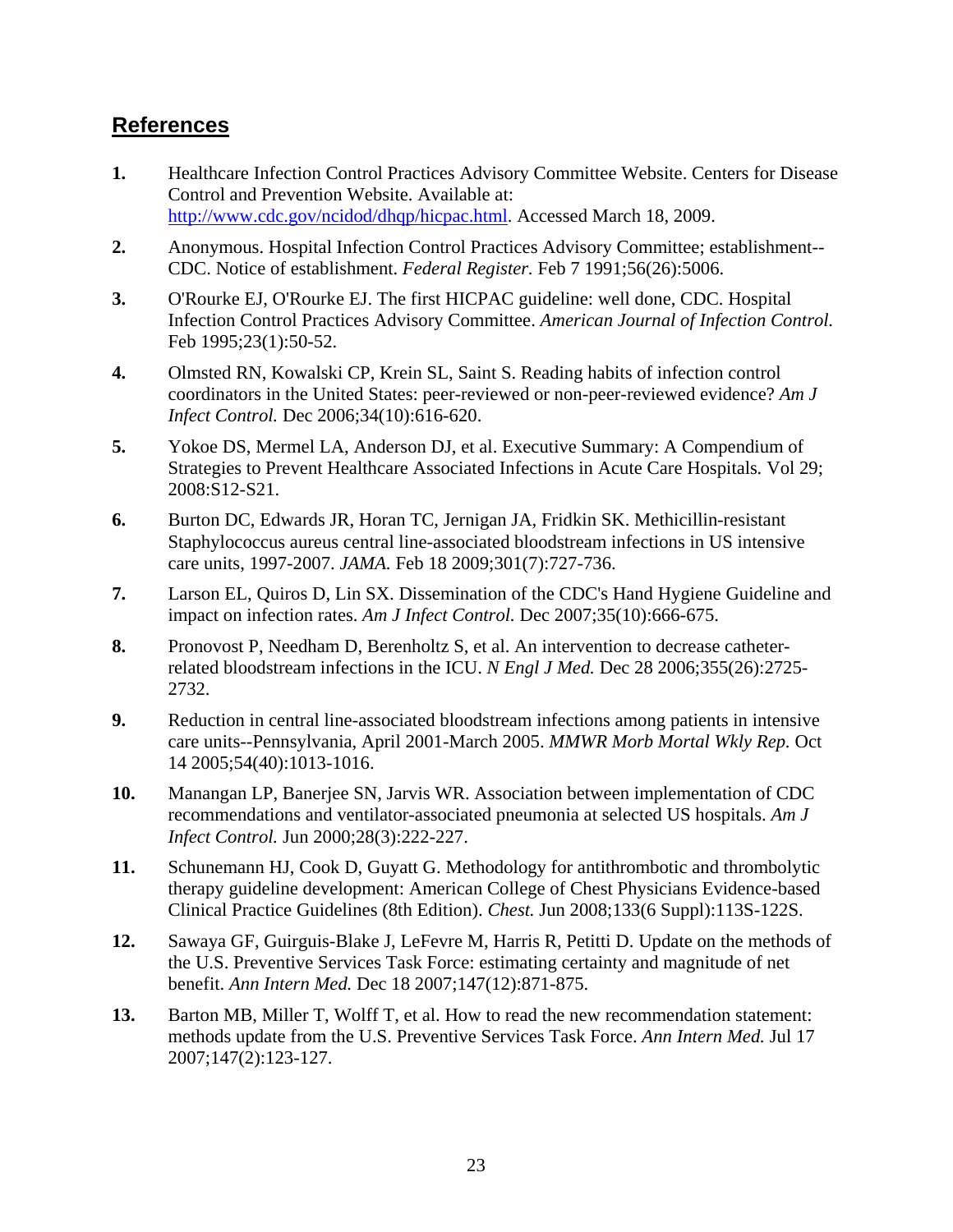- **14.** Schunemann HJ, Jaeschke R, Cook DJ, et al. An official ATS statement: grading the quality of evidence and strength of recommendations in ATS guidelines and recommendations. *American Journal of Respiratory & Critical Care Medicine.* Sep 1 2006;174(5):605-614.
- **15.** Methodology Manual for ACCF/AHA Guideline Writing Committee. Available at: <http://www.americanheart.org/presenter.jhtml?identifier=3039684>. Accessed October 28, 2009.
- **16.** Fleisher LA, Bass EB, McKeown P, American College of Chest P. Methodological approach: American College of Chest Physicians guidelines for the prevention and management of postoperative atrial fibrillation after cardiac surgery. *Chest.* Aug 2005;128(2 Suppl):17S-23S.
- **17.** AGREE Collaboration Website. Available at:<http://www.agreecollaboration.org/>. Accessed March 18, 2009
- **18.** Shiffman RN, Shekelle P, Overhage JM, Slutsky J, Grimshaw J, Deshpande AM. Standardized reporting of clinical practice guidelines: a proposal from the Conference on Guideline Standardization. *Ann Intern Med.* Sep 16 2003;139(6):493-498.
- **19.** Shaneyfelt TM, Mayo-Smith MF, Rothwangl J. Are guidelines following guidelines? The methodological quality of clinical practice guidelines in the peer-reviewed medical literature. *Jama.* May 26 1999;281(20):1900-1905.
- **20.** *Guidelines for Clinical Practice: From Development to Use.* Washington, D.C. National Academy Press. 1992.
- **21.** Sniderman AD, Furberg CD. Why guideline-making requires reform. *JAMA.* Jan 28 2009;301(4):429-431.
- **22.** Pronovost PJ, Goeschel CA, Wachter RM. The wisdom and justice of not paying for "preventable complications". *JAMA.* May 14 2008;299(18):2197-2199.
- **23.** Wald HL, Kramer AM. Nonpayment for harms resulting from medical care: catheterassociated urinary tract infections. *JAMA.* Dec 19 2007;298(23):2782-2784.
- **24.** O'Connor PJ. Adding value to evidence-based clinical guidelines. *JAMA.* Aug 10 2005;294(6):741-743.
- **25.** Raising the bar with bundles: Treating patients with an all-or-nothing standard. Institute for Healthcare Improvement Website. Available at: [http://www.ihi.org/IHI/Topics/CriticalCare/Sepsis/Literature/RaisingtheBarwithBundles.](http://www.ihi.org/IHI/Topics/CriticalCare/Sepsis/Literature/RaisingtheBarwithBundles) Accessed March 18, 2009.
- **26.** Eichacker PQ, Natanson C, Danner RL. Surviving Sepsis -- Practice Guidelines, Marketing Campaigns, and Eli Lilly*.* Vol 355; 2006:1640-1642.
- **27.** Guyatt GH, Oxman AD, Vist GE, et al. GRADE: an emerging consensus on rating quality of evidence and strength of recommendations. *BMJ.* Apr 26 2008;336(7650):924- 926.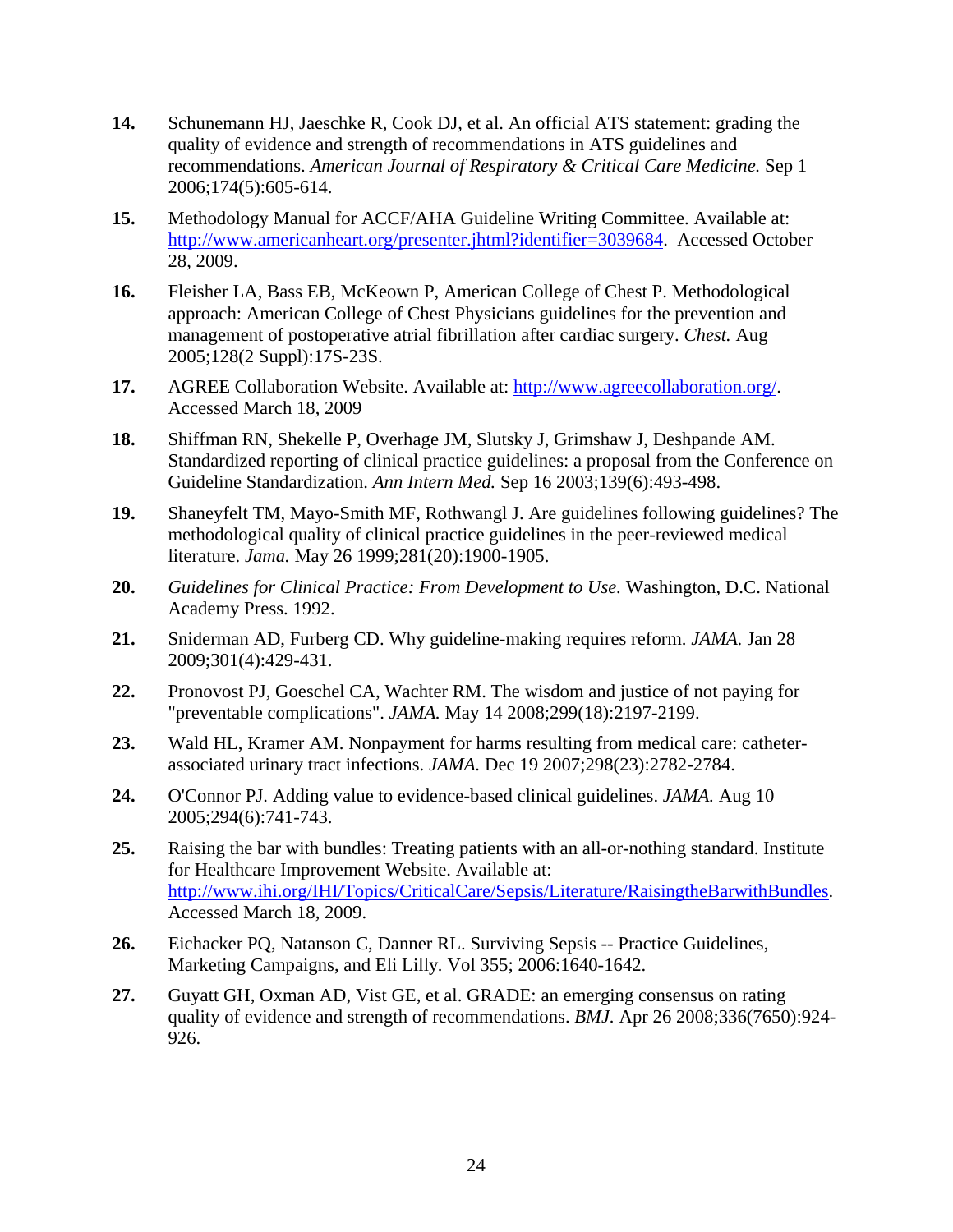- **28.** Guyatt GH, Oxman AD, Kunz R, Vist GE, Falck-Ytter Y, Schunemann HJ. What is "quality of evidence" and why is it important to clinicians? *BMJ.* May 3 2008;336(7651):995-998.
- **29.** Guyatt GH, Oxman AD, Kunz R, et al. Going from evidence to recommendations. *BMJ.*  May 10 2008;336(7652):1049-1051.
- **30.** Schunemann HJ, Oxman AD, Brozek J, et al. Grading quality of evidence and strength of recommendations for diagnostic tests and strategies. *Bmj.* May 17 2008;336(7653):1106- 1110.
- **31.** National Institute for Health and Clinical Excellence Website. Available at: [http://www.nice.org.uk/.](http://www.nice.org.uk/) Accessed March 18, 2009.
- **32.** BlueCross BlueShield Association Technology Evaluation Center Website. Available at: <http://www.bcbs.com/blueresources/tec/>. Accessed March 18, 2009.
- **33.** Whitlock EP, Lin JS, Chou R, Shekelle P, Robinson KA. Using existing systematic reviews in complex systematic reviews. *Ann Intern Med.* May 20 2008;148(10):776-782.
- **34.** von Elm E, Altman DG, Egger M, Pocock SJ, Gotzsche PC, Vandenbroucke JP. The Strengthening the Reporting of Observational Studies in Epidemiology (STROBE) statement: guidelines for reporting observational studies. *Ann Intern Med.* Oct 16 2007;147(8):573-577.
- **35.** Shea BJ, Grimshaw JM, Wells GA, et al. Development of AMSTAR: a measurement tool to assess the methodological quality of systematic reviews. *BMC Med Res Methodol.*  2007;7:10.
- **36.** Sanderson S, Tatt ID, Higgins JP. Tools for assessing quality and susceptibility to bias in observational studies in epidemiology: a systematic review and annotated bibliography. *Int J Epidemiol.* Jun 2007;36(3):666-676.
- **37.** Moher D, Schulz KF, Altman D. The CONSORT statement: revised recommendations for improving the quality of reports of parallel-group randomized trials. *JAMA.* Apr 18 2001;285(15):1987-1991.
- **38.** Jadad AR, Moore RA, Carroll D, et al. Assessing the quality of reports of randomized clinical trials: is blinding necessary? *Control Clin Trials.* Feb 1996;17(1):1-12.
- **39.** GRADE Working Group Website. Available at: <http://www.gradeworkinggroup.org/>. Accessed March 18, 2009.
- **40.** Yale Center for Medical Informatics Website. Available at:<http://ycmi.med.yale.edu/>. Accessed March 18, 2009.
- **41.** Hussain T, Michel G, Shiffman RN. The Yale Guideline Recommendation Corpus: A representative sample of the knowledge content of guidelines. *Int J Med Inform.* Jan 6 2009.
- **42.** Shekelle PG, Ortiz E, Rhodes S, et al. Validity of the Agency for Healthcare Research and Quality clinical practice guidelines: how quickly do guidelines become outdated? *JAMA.* Sep 26 2001;286(12):1461-1467.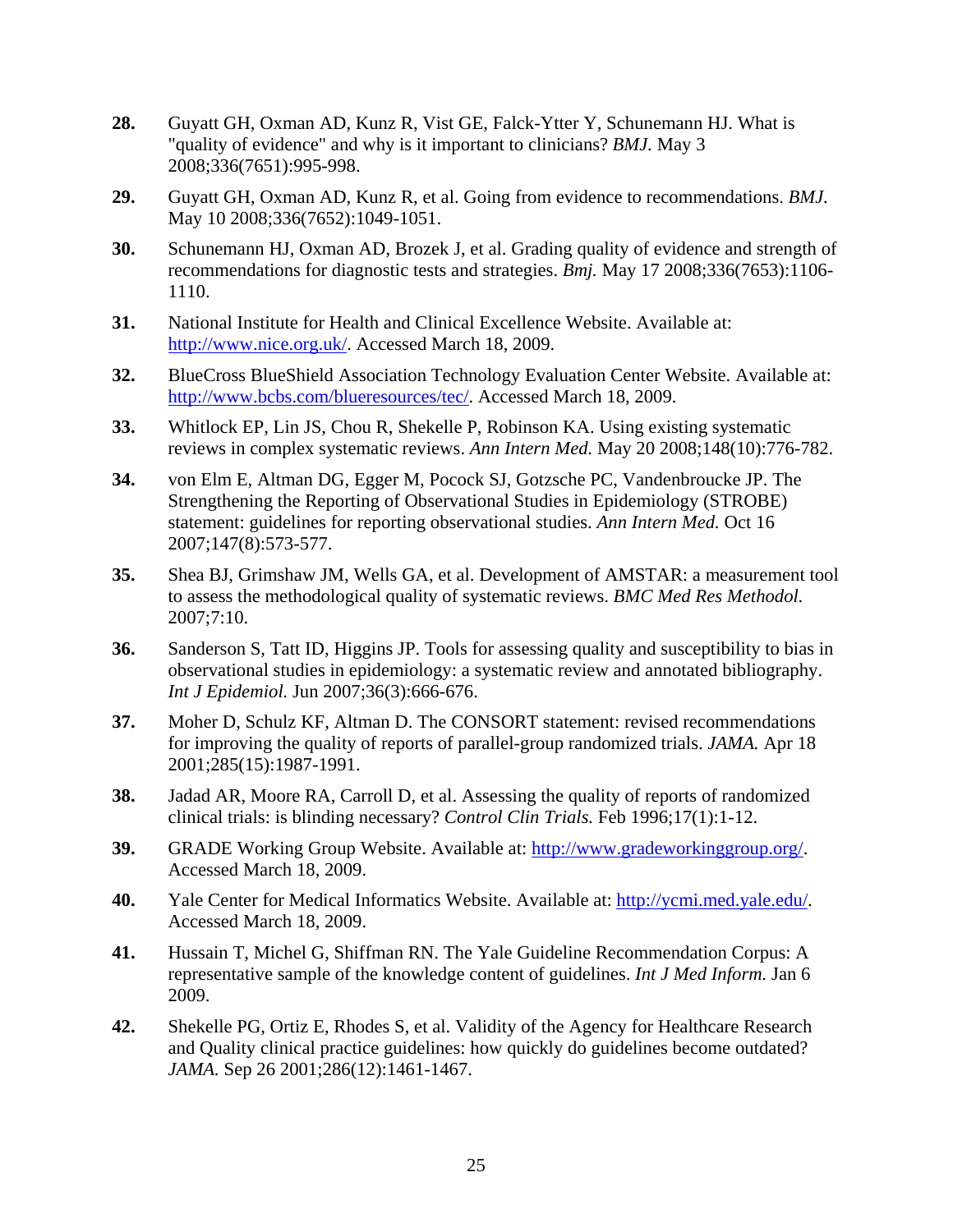- **43.** Shiffman RN, Karras BT, Agrawal A, Chen R, Marenco L, Nath S. GEM: a proposal for a more comprehensive guideline document model using XML. *J Am Med Inform Assoc.*  Sep-Oct 2000;7(5):488-498.
- **44.** Smith GC, Pell JP. Parachute use to prevent death and major trauma related to gravitational challenge: systematic review of randomised controlled trials. *BMJ.* Dec 20 2003;327(7429):1459-1461.
- **45.** Pauker SG, Kassirer JP. The threshold approach to clinical decision making. *N Engl J Med.* May 15 1980;302(20):1109-1117.
- **46.** Matchar DB, Mark DB. Strategies for incorporating resource allocation and economic considerations: American College of Chest Physicians Evidence-Based Clinical Practice Guidelines (8th Edition). *Chest.* Jun 2008;133(6 Suppl):132S-140S.
- **47.** Guyatt GH, Oxman AD, Kunz R, et al. Incorporating considerations of resources use into grading recommendations. *BMJ.* May 24 2008;336(7654):1170-1173.
- **48.** Strech D, Tilburt J. Value judgments in the analysis and synthesis of evidence. *Journal of Clinical Epidemiology.* 2008;61(6):521-524.
- **49.** Murad MH, Montori VM, Guyatt GH. Incorporating patient preferences in evidencebased medicine. *JAMA.* author reply 2483-4; Dec 3 2008;300(21):2483-2484.
- **50.** Krahn M, Naglie G. The next step in guideline development: incorporating patient preferences. *JAMA.* Jul 23 2008;300(4):436-438.
- **51.** Umscheid CA. Should guidelines incorporate evidence on patient preferences? *J Gen Intern Med.* Aug 2009;24(8):988-990.
- **52.** United States Government Accountability Office. Health-Care-Associated Infections in Hospitals. GAO-08-283, Washington, DC, March 2008.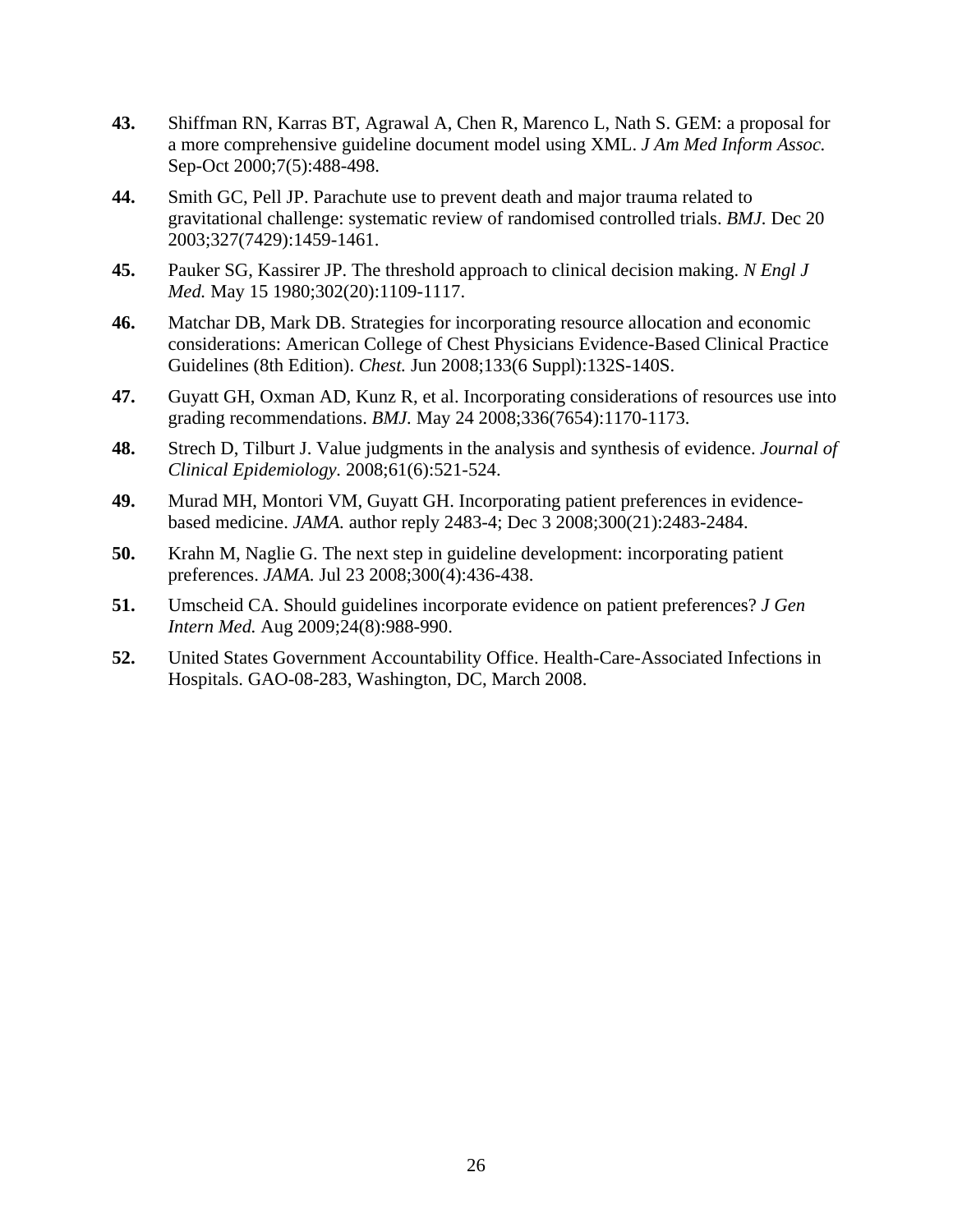### **Table 1: Rating the Quality of Evidence for Therapy or Harm Studies Using the GRADE Approach**

| Type of                                            | <b>Initial</b> |                                                                                       | <b>Criteria to Increase</b>                                                                             | <b>Overall Quality</b> |
|----------------------------------------------------|----------------|---------------------------------------------------------------------------------------|---------------------------------------------------------------------------------------------------------|------------------------|
| <b>Evidence</b>                                    | Grade          | <b>Criteria to Decrease Grade</b>                                                     | Grade                                                                                                   | Grade                  |
| <b>RCT</b>                                         | High           | <b>Quality</b><br>Serious (-1 grade) or very                                          |                                                                                                         | High<br>Moderate       |
| Observational<br>study                             | Low            | serious (-2 grades) limitation to<br>study quality<br>Consistency                     | <b>Strong association</b><br>Strong (+1 grade) or<br>very strong evidence of<br>association (+2 grades) | Low                    |
| Any other<br>evidence<br>(e.g., expert<br>opinion) | Very<br>low    | Important inconsistency (-1<br>grade)<br><b>Directness</b>                            | Dose-response<br>Evidence of a dose-<br>response gradient (+1<br>grade)<br>Unmeasured<br>Confounders    | Very low               |
|                                                    |                | Some (-1 grade) or major<br>(-2 grades) uncertainty about<br>directness               |                                                                                                         |                        |
|                                                    |                | <b>Precision</b><br>Imprecise or sparse data (-1<br>grade)<br><b>Publication bias</b> | Inclusion of<br>unmeasured<br>confounders increases<br>the effect size $(+1)$<br>grade)                 |                        |
|                                                    |                | High risk of bias (-1 grade)                                                          |                                                                                                         |                        |

Abbreviations: Grading of Recommendations Assessment, Development and Evaluation (GRADE); Randomized Controlled Trial (RCT).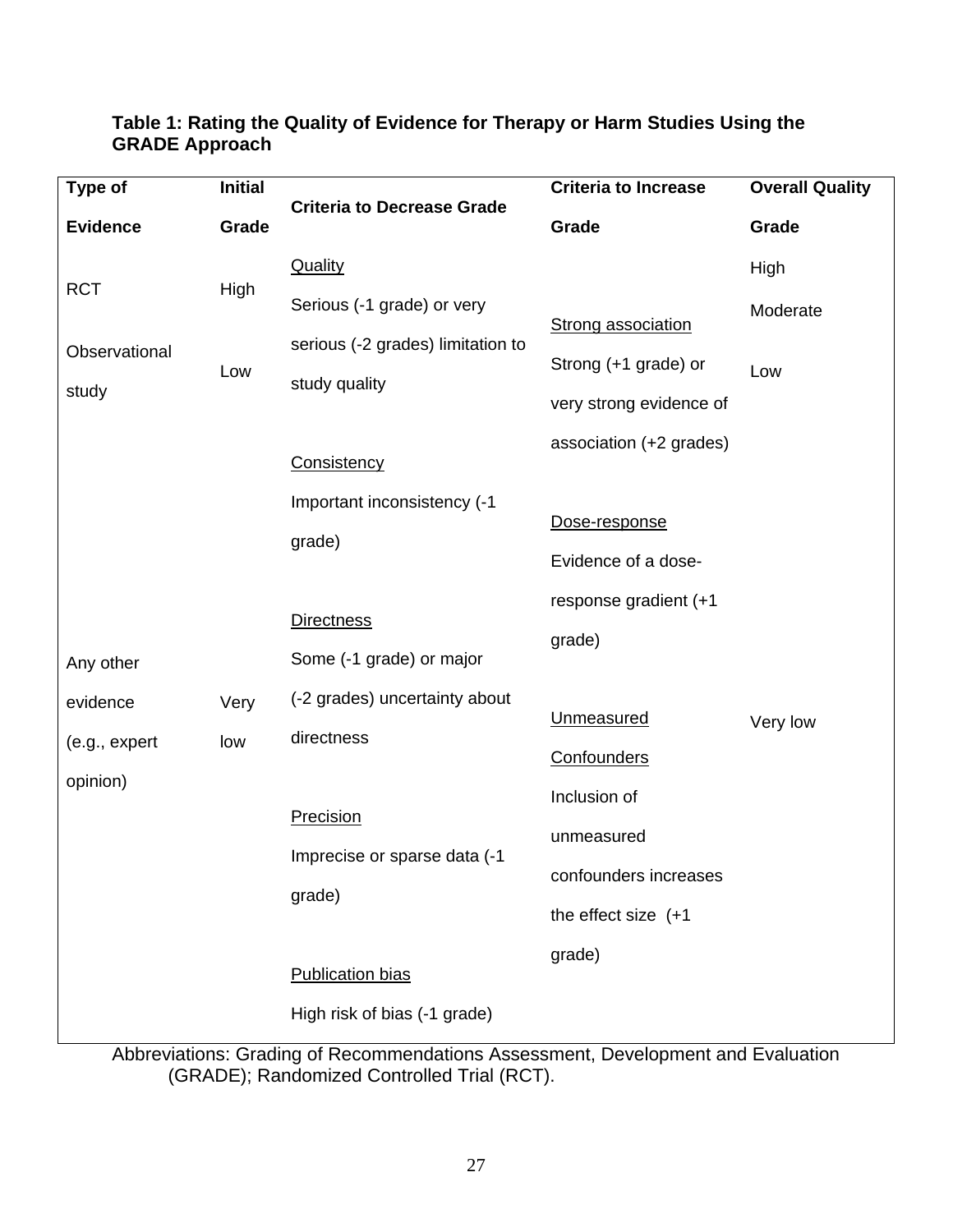| <b>HICPAC Recommendation</b>          | <b>Weighing Benefits and Harms</b><br>for Critical Outcomes | <b>Quality of Evidence</b>                              |  |
|---------------------------------------|-------------------------------------------------------------|---------------------------------------------------------|--|
|                                       |                                                             | Category IA – High to Moderate                          |  |
| STRONG (Category I)                   | Interventions with net benefits or<br>net harms             | Category IB - Low to Very Low<br>(Established Practice) |  |
|                                       |                                                             | Category IC – High to Very Low<br>(Regulatory)          |  |
| <b>WEAK (Category II)</b>             | Interventions with trade offs<br>between benefits and harms | High to Very Low                                        |  |
| No recommendation/unresolved<br>Issue | Uncertain trade offs between<br>benefits and harms          | Low to Very Low                                         |  |

# **Table 2: Formulating Recommendations**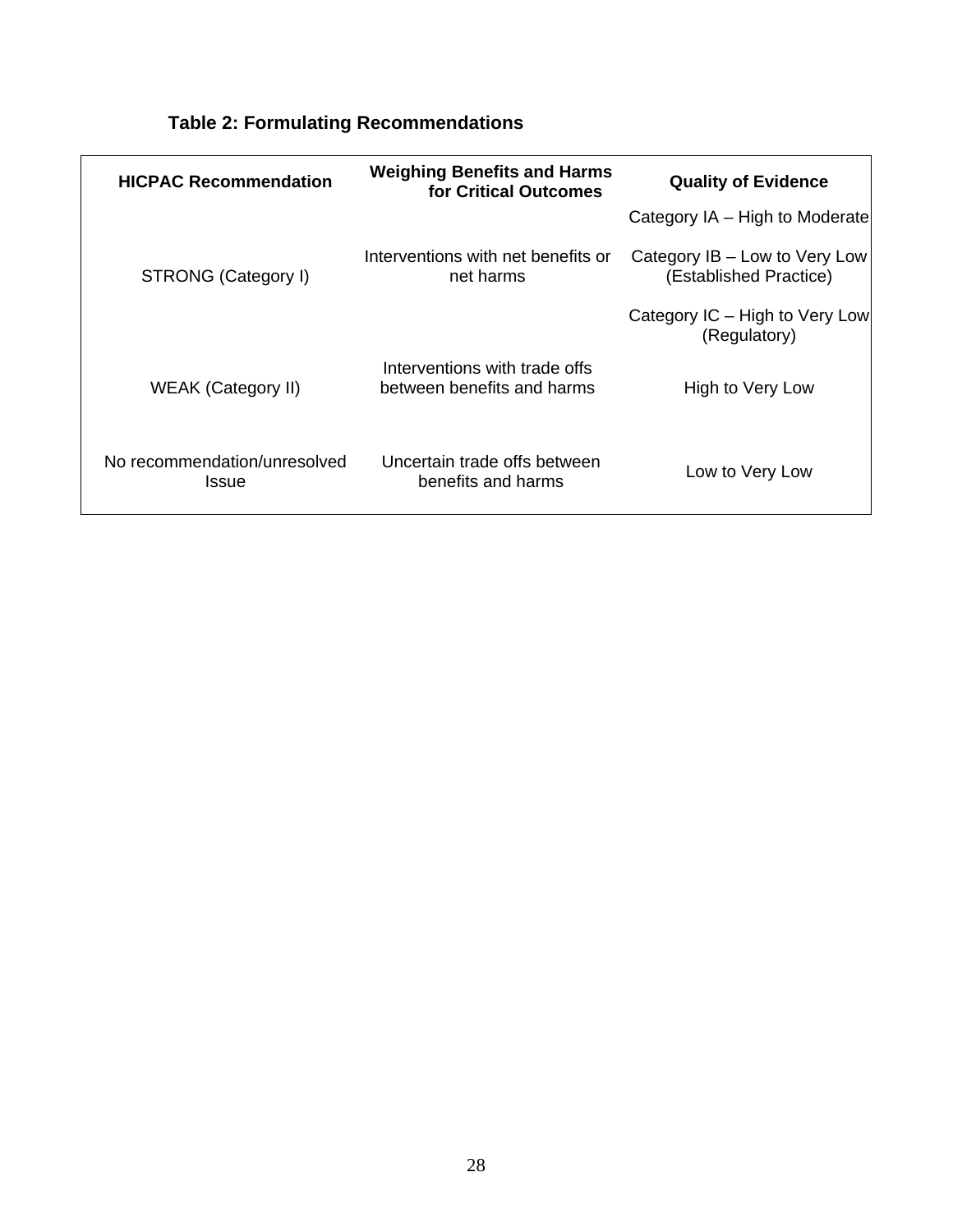# **Table 3. Updated HICPAC Categorization Scheme for Recommendations**

| Category IA    | A strong recommendation supported by high to moderate quality evidence       |  |  |
|----------------|------------------------------------------------------------------------------|--|--|
|                | suggesting net clinical benefits or harms.                                   |  |  |
| Category IB    | A strong recommendation supported by low quality evidence suggesting         |  |  |
|                | net clinical benefits or harms, or an accepted practice (e.g., aseptic       |  |  |
|                | technique) supported by low to very low quality evidence.                    |  |  |
| Category IC    | A strong recommendation required by state or federal regulation.             |  |  |
|                | A weak recommendation supported by any quality evidence suggesting a         |  |  |
| Category II    | trade off between clinical benefits and harms.                               |  |  |
| No             | An unresolved issue for which there is low to very low quality evidence with |  |  |
| Recommendation | uncertain trade offs between benefits and harms.                             |  |  |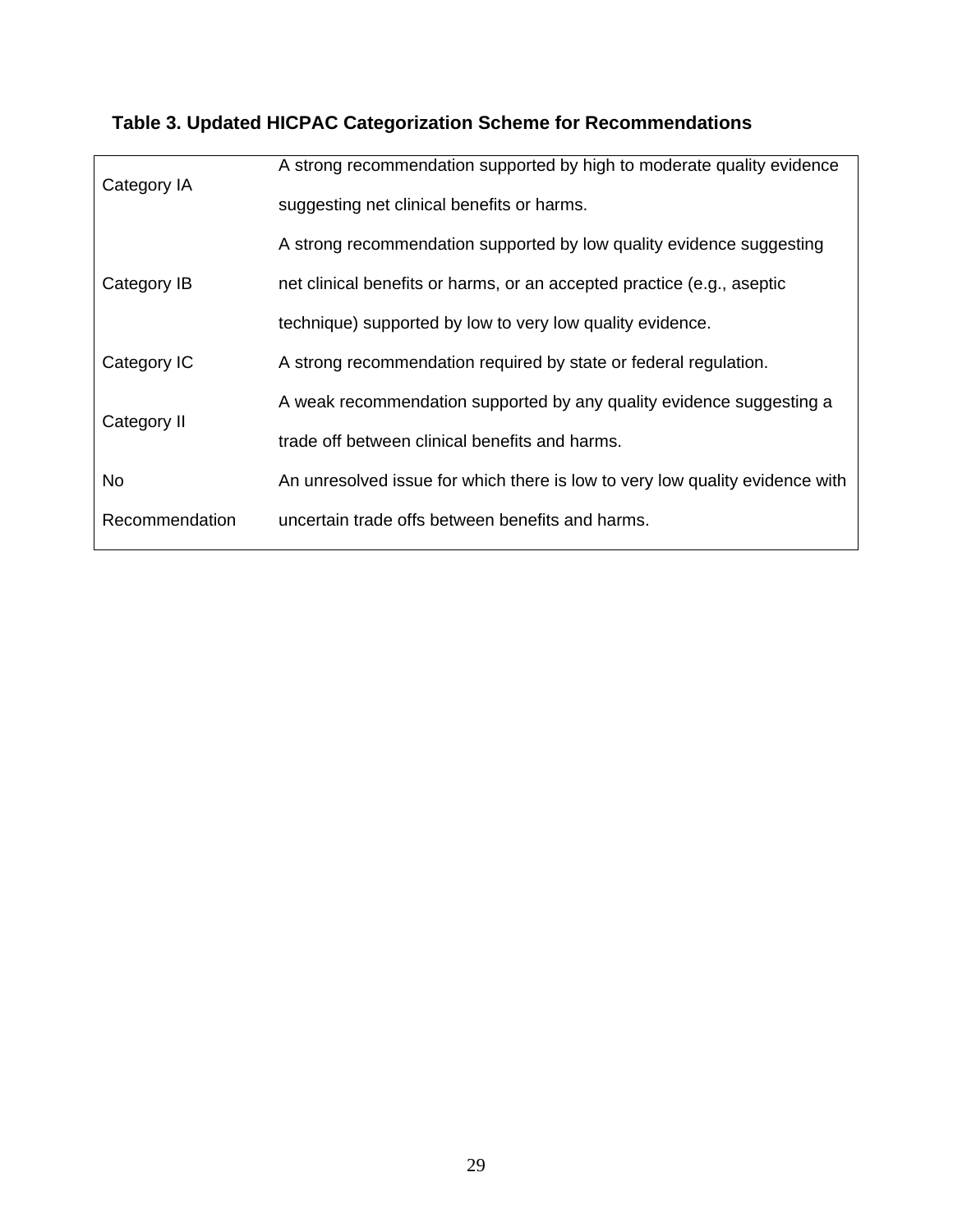**Figure 1. Stakeholders in HICPAC Guideline Development**